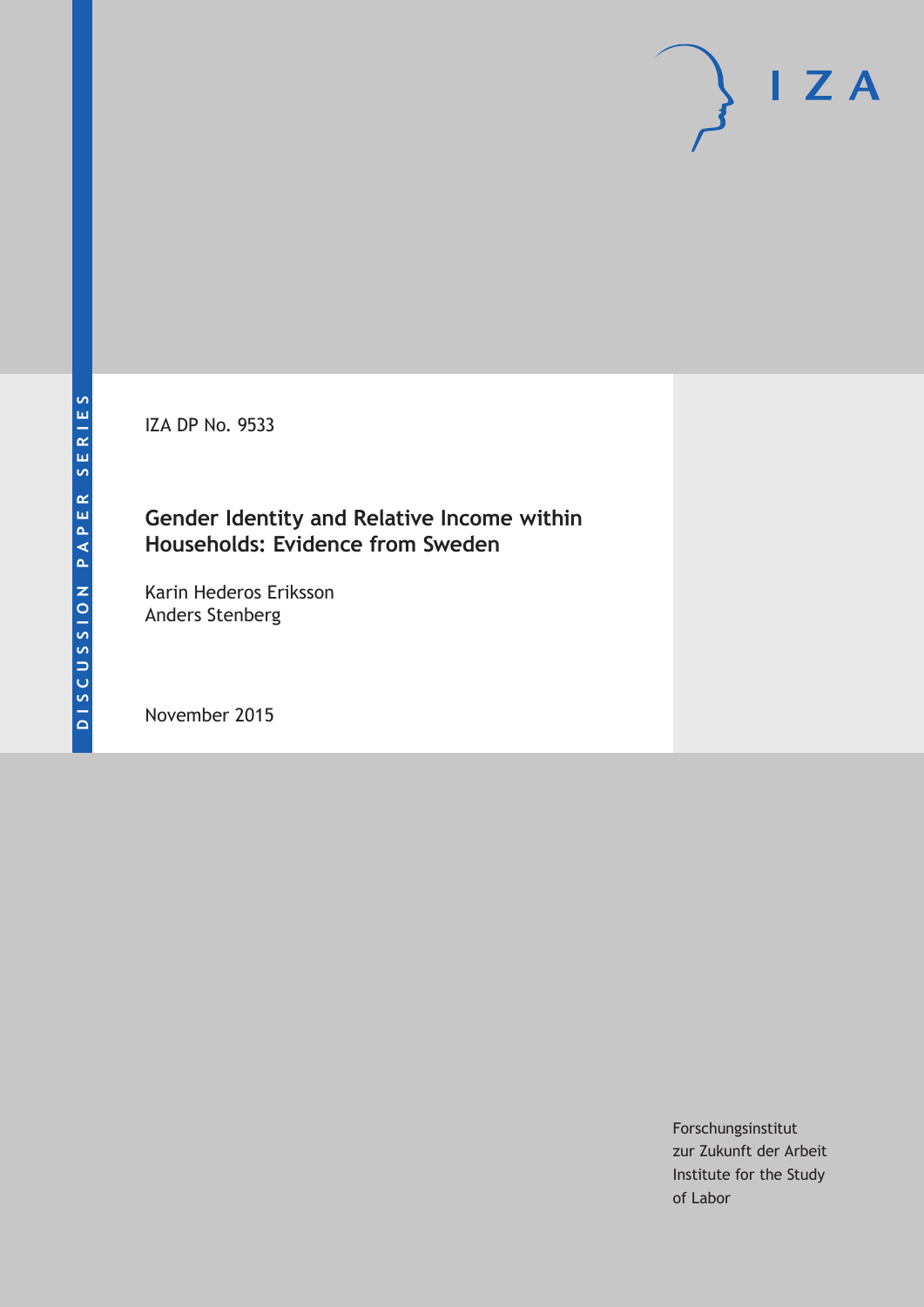# **Gender Identity and Relative Income within Households: Evidence from Sweden**

# **Karin Hederos Eriksson**

*SOFI, Stockholm University* 

## **Anders Stenberg**

*SOFI, Stockholm University, Linnaeus University and IZA* 

Discussion Paper No. 9533 November 2015

IZA

P.O. Box 7240 53072 Bonn Germany

Phone: +49-228-3894-0 Fax: +49-228-3894-180 E-mail: iza@iza.org

Any opinions expressed here are those of the author(s) and not those of IZA. Research published in this series may include views on policy, but the institute itself takes no institutional policy positions. The IZA research network is committed to the IZA Guiding Principles of Research Integrity.

The Institute for the Study of Labor (IZA) in Bonn is a local and virtual international research center and a place of communication between science, politics and business. IZA is an independent nonprofit organization supported by Deutsche Post Foundation. The center is associated with the University of Bonn and offers a stimulating research environment through its international network, workshops and conferences, data service, project support, research visits and doctoral program. IZA engages in (i) original and internationally competitive research in all fields of labor economics, (ii) development of policy concepts, and (iii) dissemination of research results and concepts to the interested public.

IZA Discussion Papers often represent preliminary work and are circulated to encourage discussion. Citation of such a paper should account for its provisional character. A revised version may be available directly from the author.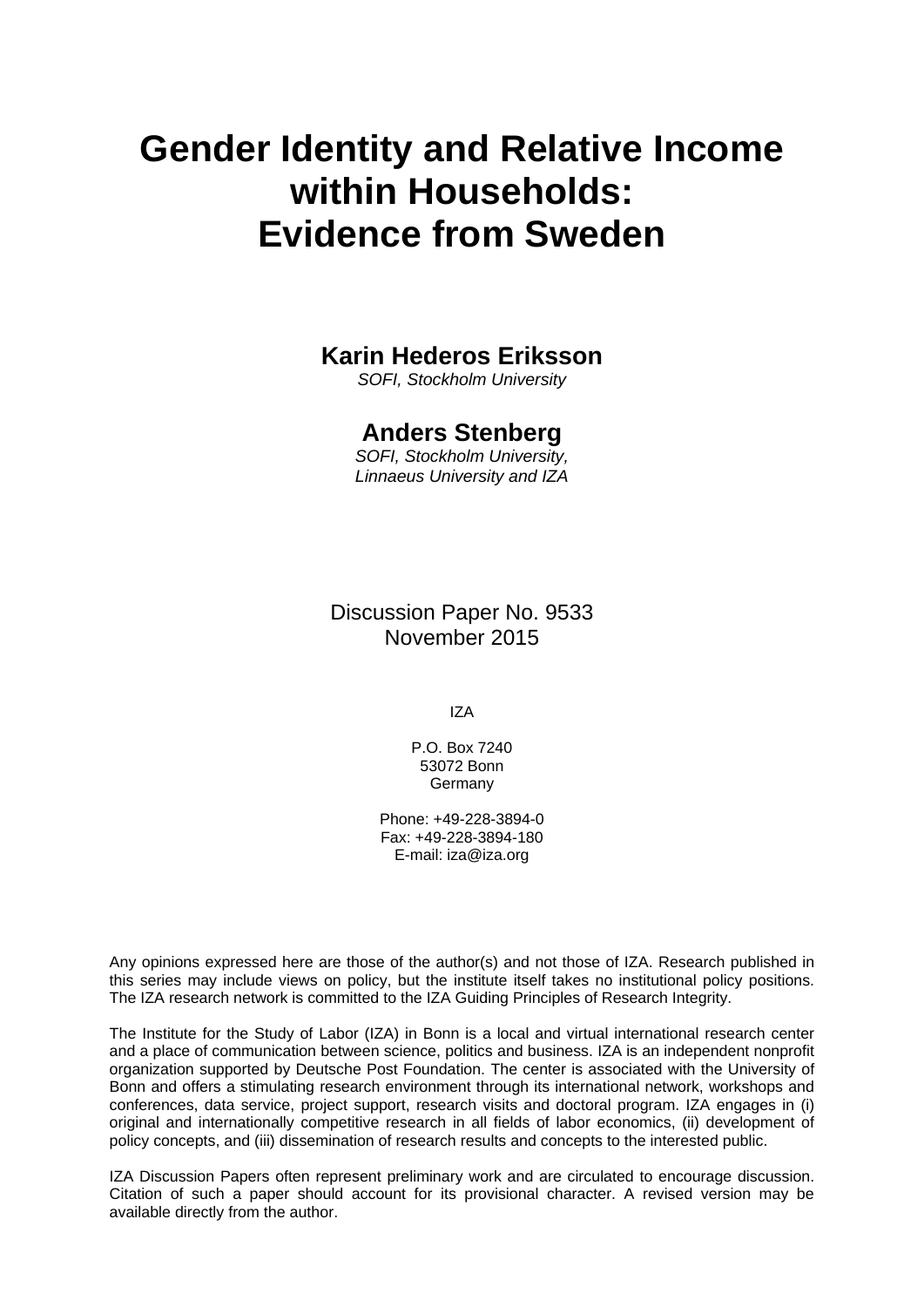IZA Discussion Paper No. 9533 November 2015

# **ABSTRACT**

# **Gender Identity and Relative Income within Households: Evidence from Sweden\***

Bertrand et al. (2015) show that among married couples in the US, the distribution of the share of the household income earned by the wife exhibits a sharp drop just to the right of .50. They argue that this drop is consistent with a social norm prescribing that a man should earn more than his wife. We repeat this analysis for Sweden, ranked as one of the world's most gender equal countries. Analyzing Swedish population register data, we do not find support for the norm that a man should earn more than his wife.

JEL Classification: D10, J12, J16

Keywords: gender roles, marriage market, gender gap, gender identity

Corresponding author:

 $\overline{a}$ 

Anders Stenberg SOFI Stockholm University SE-106 91 Stockholm Sweden E-mail: anders.stenberg@sofi.su.se

<sup>\*</sup> The authors are grateful for comments from Anders Björklund, Matthew Lindquist, Dan-Olof Rooth, Jan Sauermann and participants at the Conference on Discrimination and Labour Market Research at Linnaeus University. Any remaining errors are our own.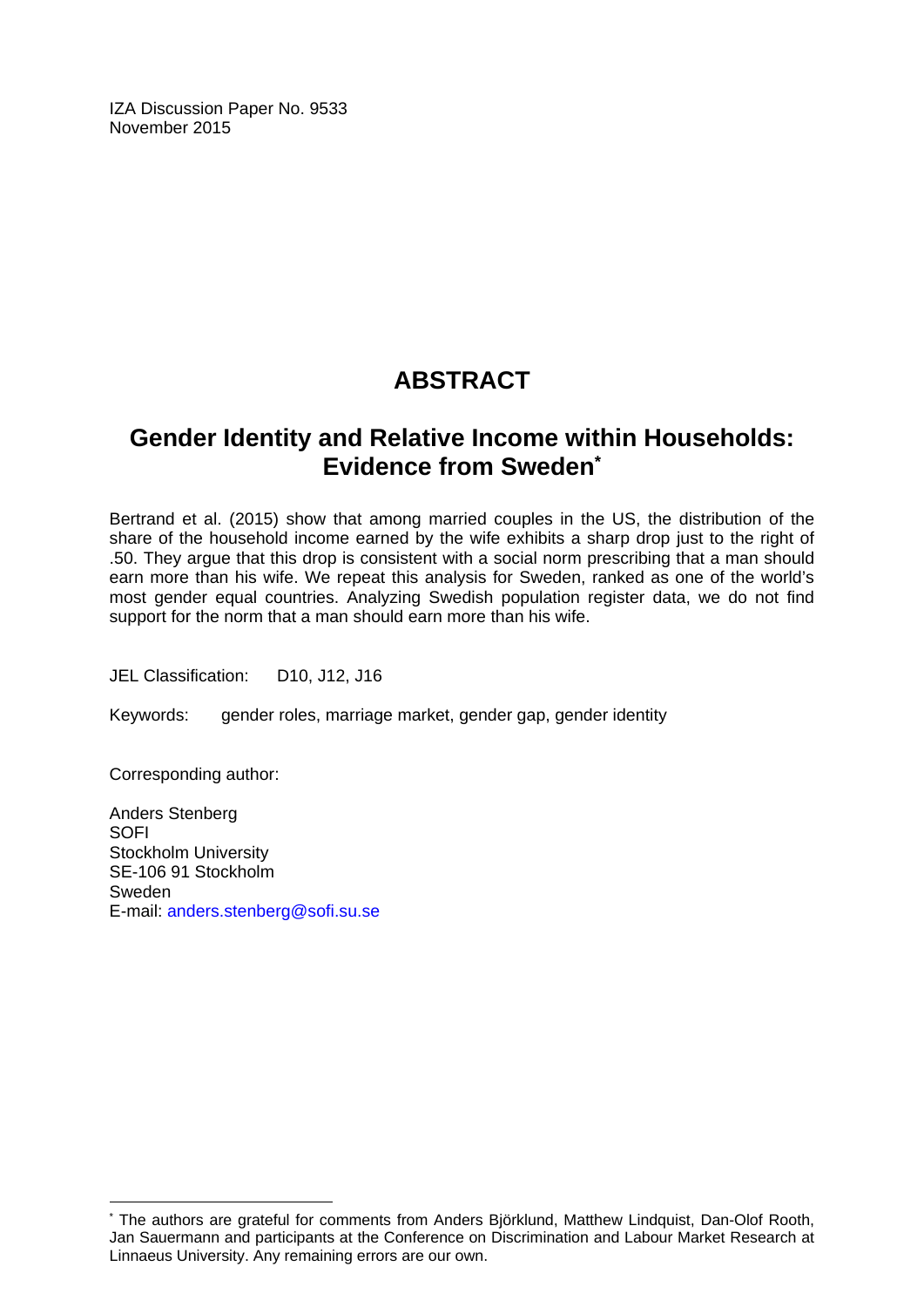#### **1 Introduction**

Individuals' gender identity and social norms prescribing how men and women should behave have been proposed to influence behavior (see, e.g., West and Zimmerman 1987 and Akerlof and Kranton 2000, 2002). The gender norm which has received most attention is that of a male breadwinner and a female housemaker (Bertrand et al. 2015, Bittman et al. 2003, Fernandez et al. 2004, Fortin 2009, Morrill and Morrill 2012, Pierce et al. 2012, Watson and McLanahan 2011).<sup>1</sup> Adapting this norm to the modern labor market, the 1995 World Value Survey asked respondents if they agreed with the claim: "*If a woman earns more money than her husband, it's almost certain to cause problems.*" Of the US respondents, 38 percent agreed with this claim. If it is perceived as costly to deviate from the norm "a man should earn more than his wife", it may result in an aversion against women earning higher incomes than their husbands.

Bertrand, Kamenica and Pan (2015) present an ingenious way to analyze this norm using US data on relative income within households.<sup>2</sup> Consistent with an aversion against women earning more than their husbands, they find that the distribution of the wife's share of household earnings exhibits a sharp drop just to the right of .50. This result suggests that couples avoid situations in which the wife earns more than her husband, and provides unusually direct evidence of a gender norm. Having found support for the norm "a man should earn more than his wife", Bertrand, Kamenica & Pan (2015) move on to explore its consequences. They present regression results consistent with the hypotheses that (1) women on the marriage market with a higher probability to earn more than a man are less likely to marry; (2) within couples, if the wife's po-

<sup>&</sup>lt;sup>1</sup> These studies report results consistent with Akerlof and Kranton's (2000) model of identity, i.e that gender norms affect economic behavior.

<sup>&</sup>lt;sup>2</sup> They use several different data sets, one is the Survey of Income and Program Participation (SIPP) which is linked to administrative data on income from the Social Security Administration and the Internal Revenue Service.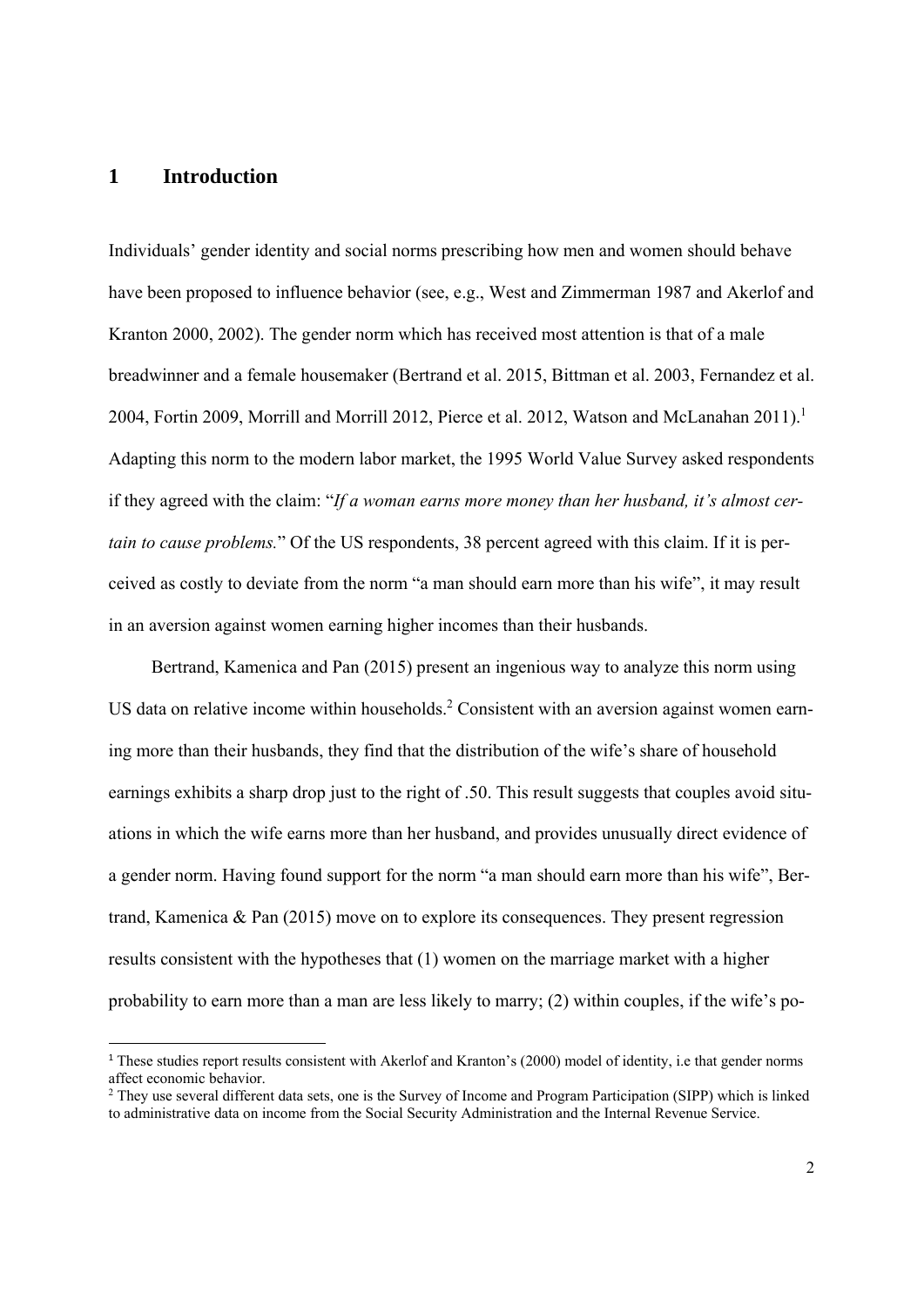tential earnings are likely to exceed the man's, the wife's labor supply is lower; (3) if the wife earns more than the husband, the wife's household production increases (as if to compensate) and (4) the couples are more likely to divorce. Their analyses draw attention to the potentially far reaching economic consequences of an aversion against women earning more than their husbands. Thus, it is interesting to investigate if data from other countries also provide support for this gender norm. In a recent contribution, Wieber and Holst (2015) use data from the German Socio-economic panel and also find that the share of income earned by the wife drops sharply to the right of .50, consistent with the findings in Bertrand, Kamenica and Pan (2015).

In this paper, we turn our eyes to Sweden. Do Swedish register data provide support for the norm "a man should earn more than his wife"? Sweden is an interesting case as its labor market for several decades has been characterized by high female labor force participation relative to other countries (e.g., Blau et al., 2009). The Global Gender Gap Report of the World Economic Forum ranks Sweden as the world's  $4<sup>th</sup>$  most gender equal country among 142 countries (Hausmann et al. 2014, the US was ranked  $20<sup>th</sup>$ ). Swedish results consistent with the norm "a man should earn more than his wife", may suggest that it takes more than a few decades of increased gender equality in the labor market in order to challenge norms that several generations have adhered to. Conversely, if Swedish data do not provide support for the norm, we may possibly expect a norm shift in other countries as their labor markets attain a higher degree of gender equality.

To answer our research question, we follow Bertrand, Kamenica and Pan (2015, henceforth BKP), and analyze the distribution of the share of the household labor income earned by the wife. The key question is whether we also see a sharp drop at  $.50 -$  the point where the wife starts earning more than her husband. The expected result from this exercise is far from clear. On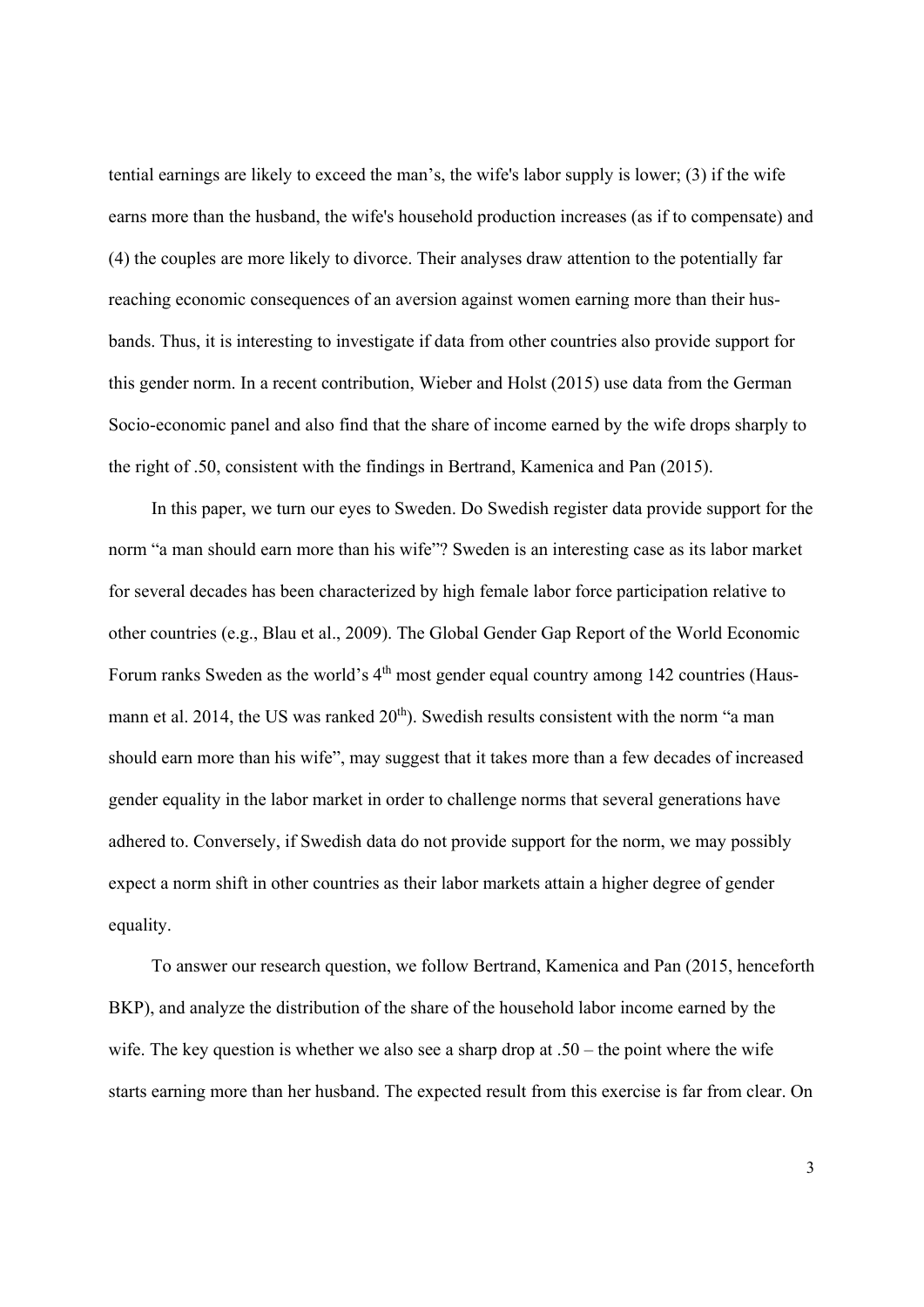the one hand, Swedish data may not provide support for the norm that a man should earn more than his wife since the Swedish labor market is relatively gender equal in terms of indicators closely linked to earnings, such as labor force participation and wages.<sup>3</sup> On the other hand, a discontinuity in women's share of household earnings at .50 might be expected given the clearly significant results found by BKP for the US and by Wieber and Holst (2015) for Germany. Social norms often only change slowly and in the above mentioned 1995 World Value Survey 33 percent of the Swedish respondents (vs. 38 percent in the US) agreed with the claim: "*If a woman earns more money than her husband, it's almost certain to cause problems.*" Moreover, the Swedish labor market is still markedly divided by gender. For instance, there is a strong glass ceiling effect (Albrecht et al. 2003), occupational segregation is about the same as in other EU countries or the US (Halldén 2014), women take out 75 percent of the paid parental leave (Duvander and Viklund 2014) and are three times more likely to work part time (Boye 2014).

## **2 Data**

We use annual Swedish population register data from the years 1990-2011. To set-up our main sample of analysis we closely follow BKP by first restricting the sample to married couples where both spouses are aged between 18 and 64 and have positive labor earnings. The total number of observations of married couples is about 18 million. Second, the main analysis sample includes couples only in the first year they appear in the registers. This restriction reduces the sample to about 1.8 million couples (individuals who re-marry may appear more than once). These couples are overrepresented from 1990 (52.6 percent) and underrepresented from the years

<sup>3</sup> In 2014, the female labor force participation was 82 percent (men 86 percent, *Arbetskraftsundersökningarna* 2015) and the gender log wage gap was 11.1 percent (*Medlingsinstitutet* 2015).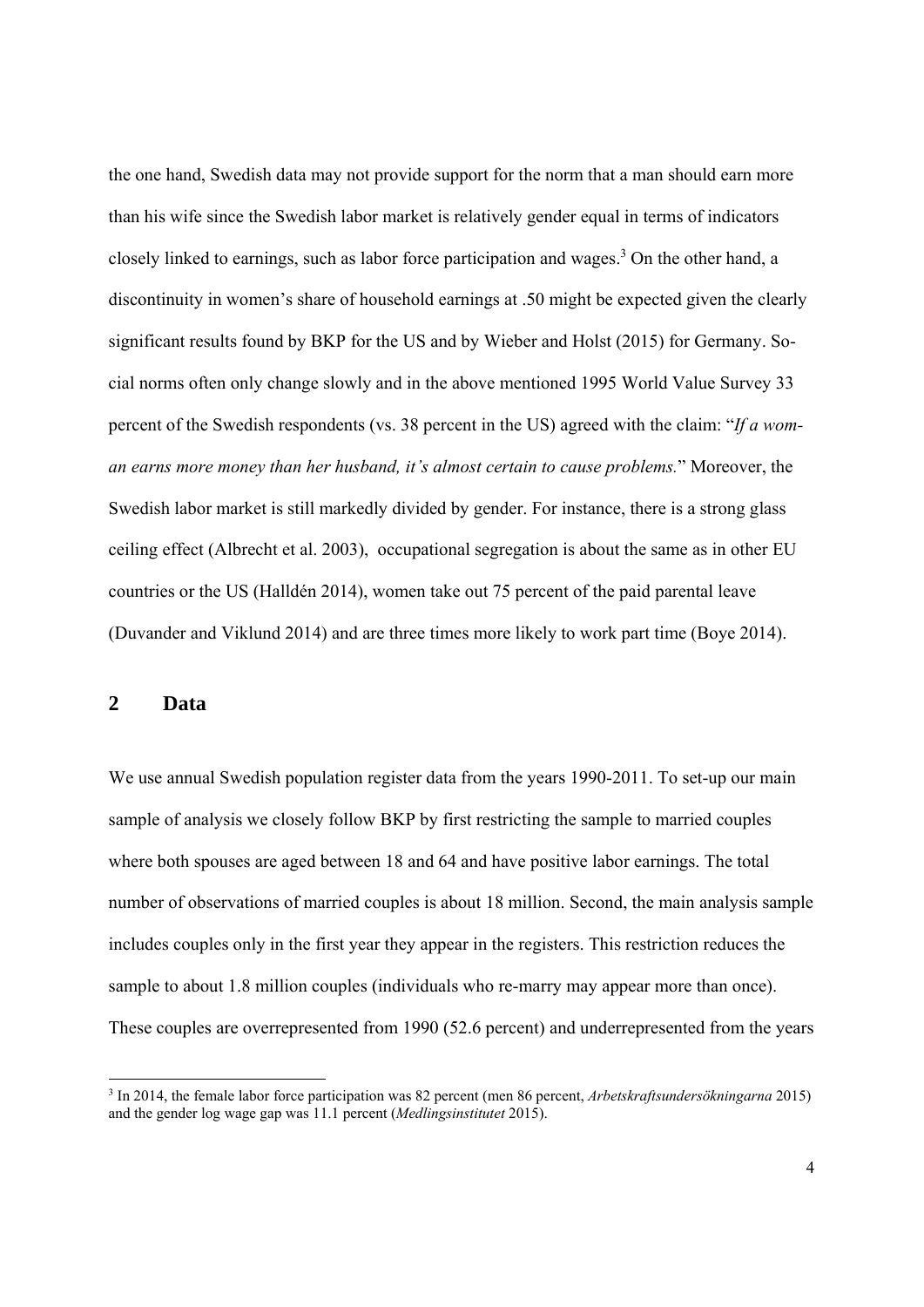post 2000 (27.7 percent). Our analyses are therefore complemented by cross sectional samples from 1990 and 2011.<sup>4</sup> The earnings variable includes labor income as well as income from selfemployment, but not transfers related to parental leave or unemployment insurance payments.<sup>5</sup> Earnings are not top-coded, and the registers indicate incomes rounded to SEK 100 (about \$12).

Figure 1 displays a histogram of the distribution of the wife's share of household labor earnings the first year the couples appear in the registers (corresponding to Figure I, p576, in BKP). Each dot represents a bin containing 5 percentiles. The mode around .45 is reminiscent of the US census data presented in BKP for the years 1990 and 2000. The key question is if there is a discontinuity in the distribution at .50.

#### **3 Results**

#### **3.1 Discontinuity tests**

To conduct a formal test of whether a distribution contains discontinuous elements, McCrary (2008) proposes a test to assess the change in log densities at a given cut-off point. The test coefficient is  $\theta = \ln f^+ - \ln f^-$ , where *f* with superscripts  $+/-$  indicate the log density just to the right/left of the cut-off (a drop thus leads to a negative sign on  $\theta$ ). This test is also used by BKP and by Wieber and Holst (2015).

Let a wife's share of household labor earnings be denoted s*ijt* for female *i* in couple *j* in year *t*, and where  $0 \le s_{ijt} \le 1$ . For the distribution of these shares, we use the McCrary (2008) test to determine if the frequency displays a discontinuous drop at the cut-off point s*ijt* = .50. We

<sup>4</sup> Between 1990 and 2011, married women's average share of household earnings increased from .38 to .42 and the fraction of couples where the wife's share exceeds .50 increased from .17 to .26.

<sup>&</sup>lt;sup>5</sup> Starting in 1993, sick leave payments from the first 14 days of every sick leave period are included.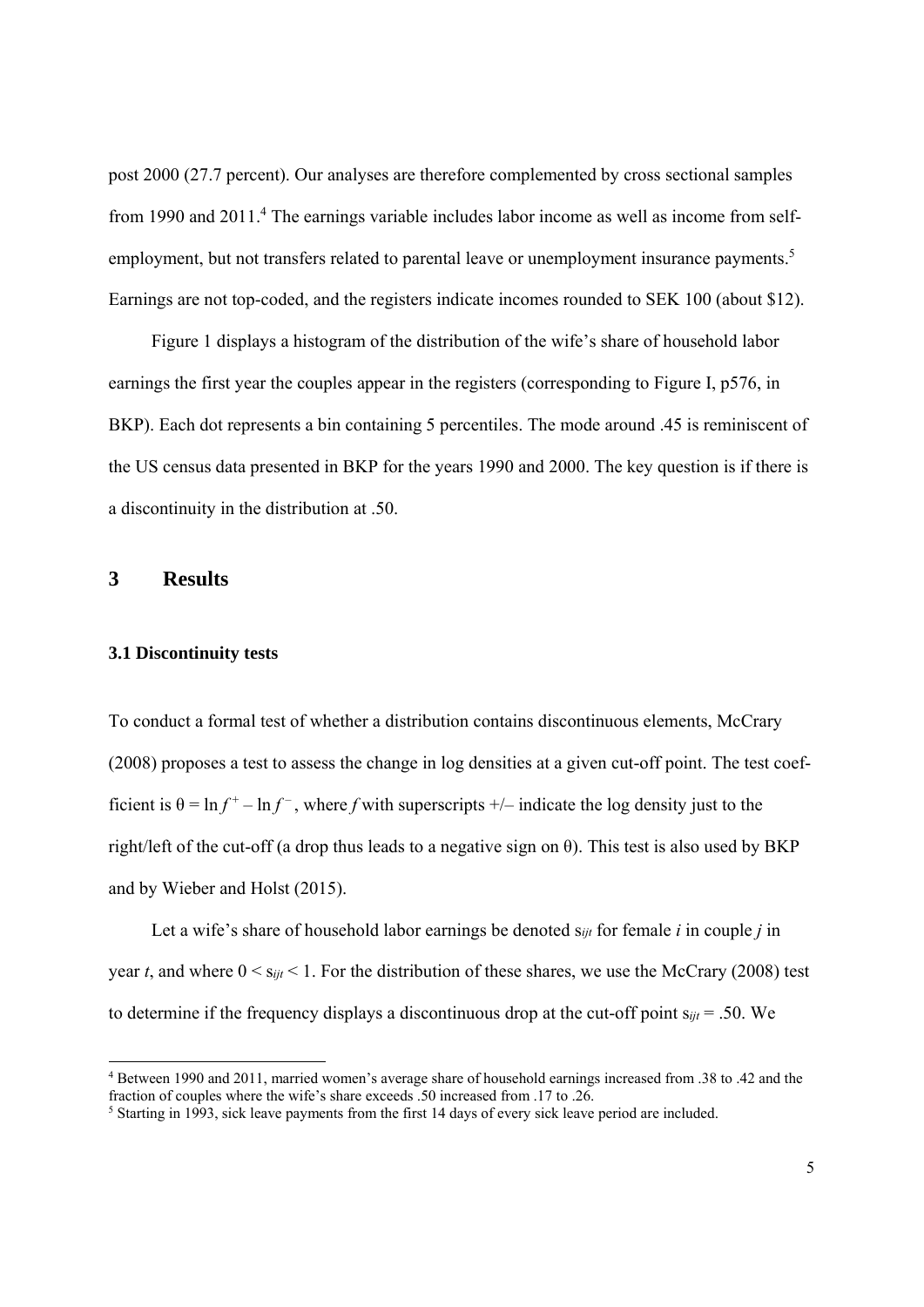show the results from these McCrary tests in the columns on the left half of Table 1. The findings are counterintuitive as the positive and statistically significant value of  $\theta$  indicates that there is a discontinuous *increase,* rather than a decrease, at .50. We follow BKP to instead estimate the discontinuity just to the right of .50, at .501. The results are given in the rightmost columns of Table 1, and now imply a statistically significant discontinuous *decrease* in the distribution of the wife's share of household labor earnings at the cut-off. This result is consistent with the social norm that a man should earn more than his wife.<sup>6</sup>

To understand why the sign of θ changes as the cut-off is set at .501 rather than .500, we examine the distribution of women's share of household earnings in finer detail. Figure 2 presents the data by bins of one percentile (100 bins) and half a percentile (200 bins). What emerges is that the distribution exhibits a spike at exactly .50, where .28 percent (N=5,271) of the couples are clustered (when using 200 bins, the spike at .50 represents about 20 percent of the observations in its bin, 40 percent if one uses 1,000 bins). The question is if the coefficients indicating statistically significant discontinuities are driven solely by the spike at .50. <sup>7</sup>

To determine if this is the case, we next conduct the McCrary tests after smoothing the local spike at .50. We do this in five different manners (Figure A.3 in the Appendix shows the resulting distributions); *i*) by performing lowess smoothing; *ii*) by randomly dispersing the couples with exactly equal earnings around .50 (mean 0 and standard deviation of .01); *iii*) by replacing all couples' actual earnings shares with their predicted values from a regression of shares on ob-

<sup>&</sup>lt;sup>6</sup> As a "placebo" exercise, we conducted McCrary tests for each half percentile from .100, .105, .110, to ... .890, .895, .900. The  $\theta$  estimates are always smaller than the bootstrapped standard errors except in the vicinity of .50 where the sign of  $\theta$  switches from positive to negative around .50. Table A.1 presents McCrary test estimates using every half percentile from .475 to .525 as cut-off.

<sup>&</sup>lt;sup>7</sup> Figures A.1 and A.2 in the Appendix present histograms based on the cross sectional data from 1990 and 2011, where spikes at .50 represent .24 percent and .31 percent respectively. This is also similar to the US administrative data used by BKP, where .26 percent of the couples had exactly equal earnings.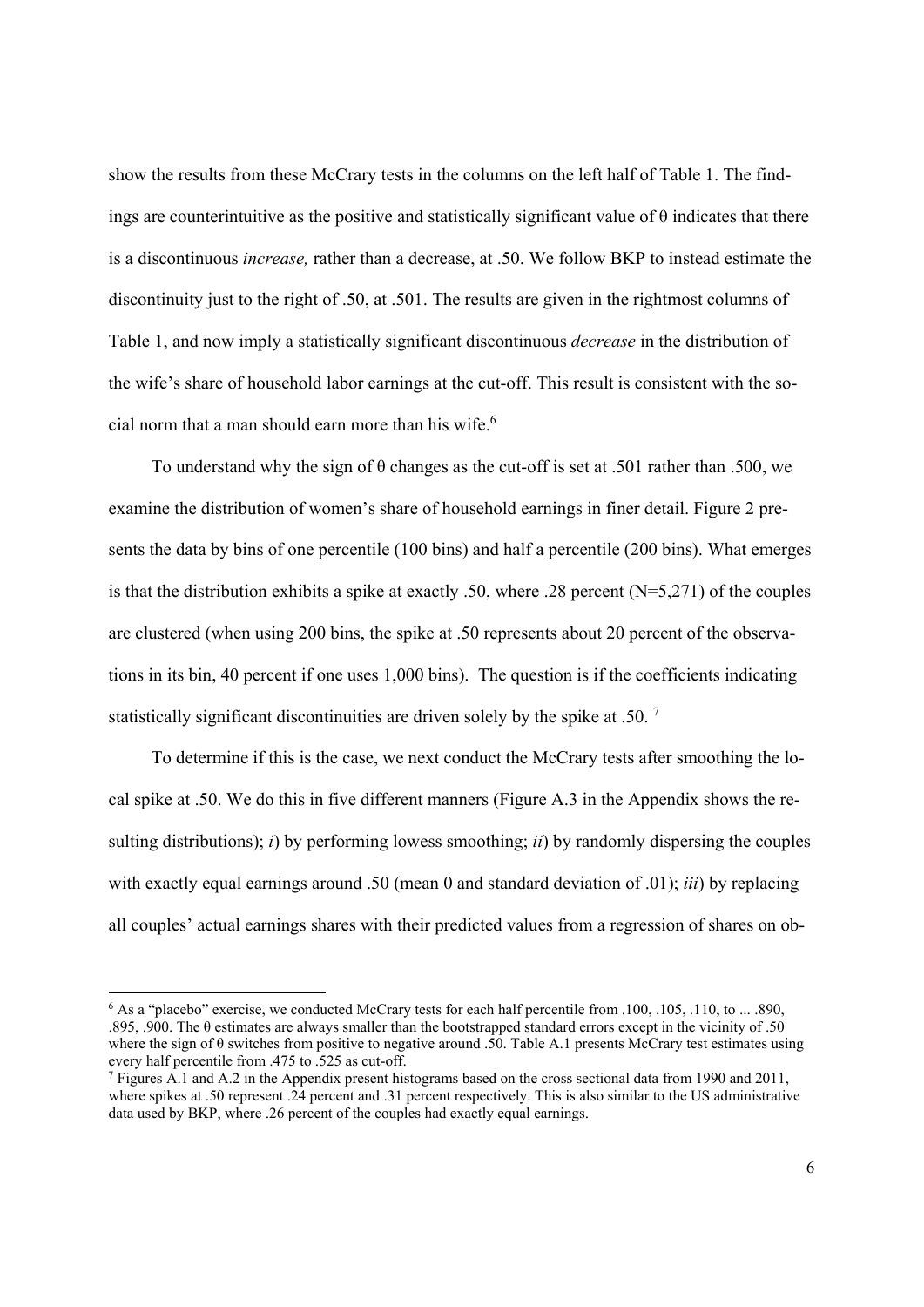servable characteristics<sup>8</sup>; *iv*) by recoding shares at .50 to the share observed in the first year these couples deviate from .50; *v*) by gradually excluding the couples bunching at .50. Table 2 presents the estimation results which are clear in the sense that when smoothing the spike at .50,  $\theta$  is very small and there are no statistically significant results. The gradual deletion of the spike also yields insignificant estimates once at least 75 percent of the spike is deleted. We draw the conclusion that the sharp drop in the wife's share of household earnings reported earlier is driven by the couples constituting the spike. Thus, to understand whether the drop should be interpreted as evidence of the social norm "a man should earn more than his wife", it is crucial to understand if the couples constituting the spike at .50 have equal earnings because of the norm or for some other reasons. We therefore need to examine the observable characteristics of couples with exactly equal earnings.

#### **3.2 Characteristics of couples with exactly equal earnings**

The large sample size and the richness of our data allow for a detailed comparison of couples at exactly .50 with couples only a fraction to the left  $(>4985)$  or to the right  $(<5015)$  of .50. Table 3 contains the descriptive characteristics. The rightmost columns give the differences between couples in the .50 group compared with the groups marginally to the left (column 5) and to the right (column 6). Most of the differences are statistically significant. Compared with the immediately surrounding groups, wives at .50 have been married longer, are about 3.5 years older, have husbands that are about 4 years older, are younger relative to their husbands, have less education, have husbands with less education and have less education relative to their husbands. They also have lower annual earnings and lower disposable family income, and they are

<sup>&</sup>lt;sup>8</sup> The explanatory variables used are age, age difference (within the couple), education, educational difference, region of residence, children at home, wife's earnings, wife unemployed, husband unemployed, foreign born.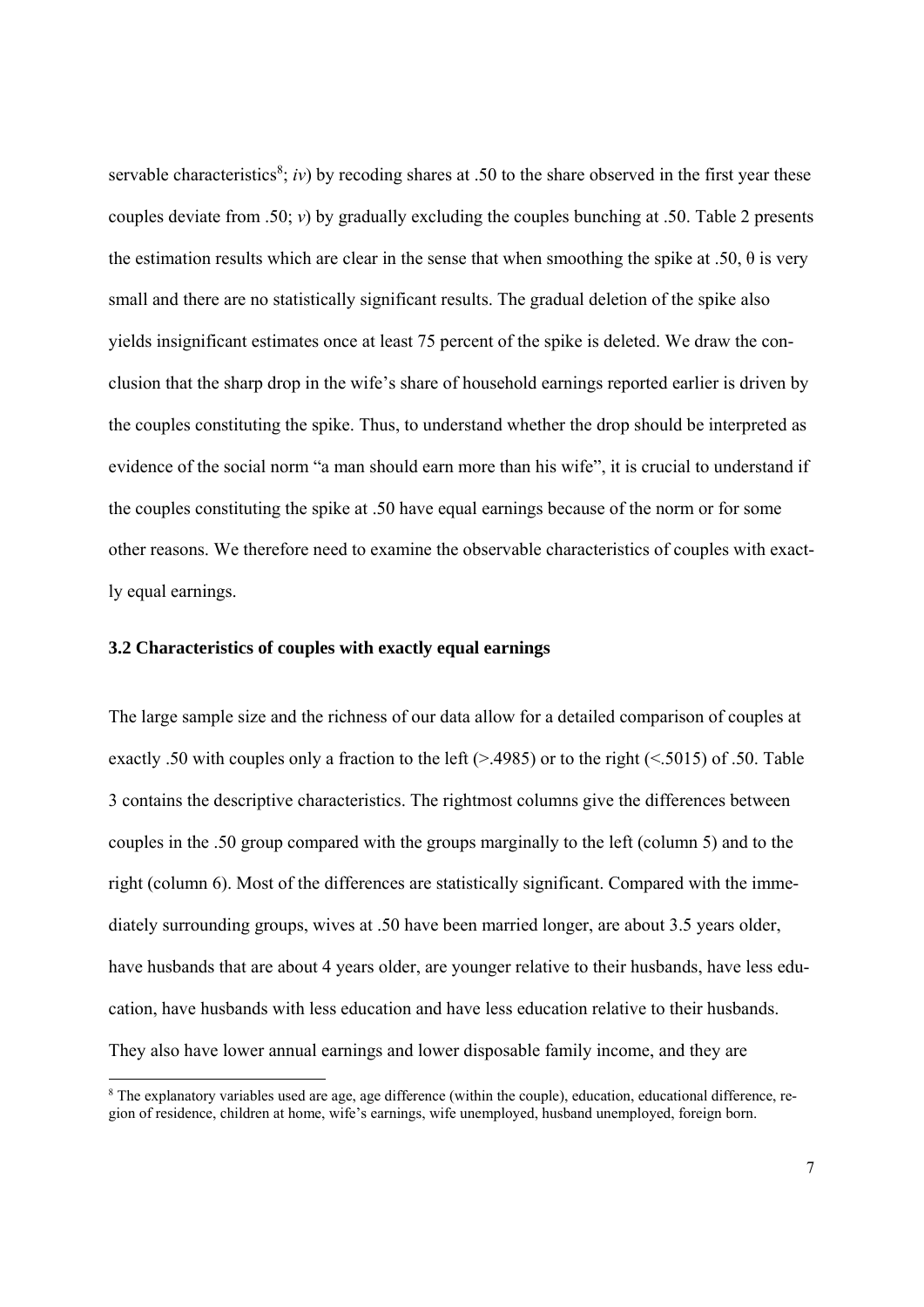overrepresented in the lowest and the highest quartile of family disposable income. Both wives and husbands at .50 are more often foreign born, they have more children and the husbands are less often unemployed.

The last rows of Table 3 reveal two particularly important characteristics, namely that the couples at .50 are much more likely to be employed in the same sector (5-digit level, > 700 different sectors) and/or to be registered as self-employed. Among couples with exactly equal earnings, 79.0 percent are in the same sector, in comparison to 23.0 and 21.1 percent among couples just below or above .50. The fraction of couples at .50 with at least one self-employed spouse is 22.1 percent, in comparison to 4.2 percent in the surrounding groups. It should be noted that selfemployment was underreported in 1990, revised and improved from 1993 and again in 2004.<sup>9</sup> Using cross sectional data from 2011, we show in Appendix Table A.2 that the fraction of couples at .50 with at least one partner defined as self-employed is 70.6 percent, with surrounding groups at about 13 percent. With the 2011 definition, self-employment thus remains about five times as likely among couples with exactly equal earnings. Using our main analysis sample, 86.7 percent of the couples with exactly equal earnings are either self-employed or registered in the same sector (25.1 percent in the surrounding groups). Using cross sectional data from 2011 the corresponding number is 93.9 percent (27.7 percent in the surrounding groups).

In Table 4, we split the couples at exactly .50 into three different groups: (1) Couples where at least one of the spouses is registered as self-employed.<sup>10</sup> (2) Couples where spouses

9 From 1993, individuals who extracted salary from their own share holding company were detected in the registers and defined as self-employed by Statistics Sweden. The proportion of self-employed in the population then increased from 2.2 percent to 8.7 percent. The definition was further improved in 2003-2004, then increasing from 8.4 percent to 11.2 percent (11.5 percent in 2011). Statistics Sweden provided an adjusted measure between 2003 and 2004 which confirms that the increase in self-employed indeed reflects the improved definition.

 $10$  If spouses are running a business together, it is possible that one of them is formally the owner of the company and the other is hired as an employee. This would enable them to set annual earnings exactly equal and is the reason we require only one of the spouses to be self-employed in order to classify the couples in this group.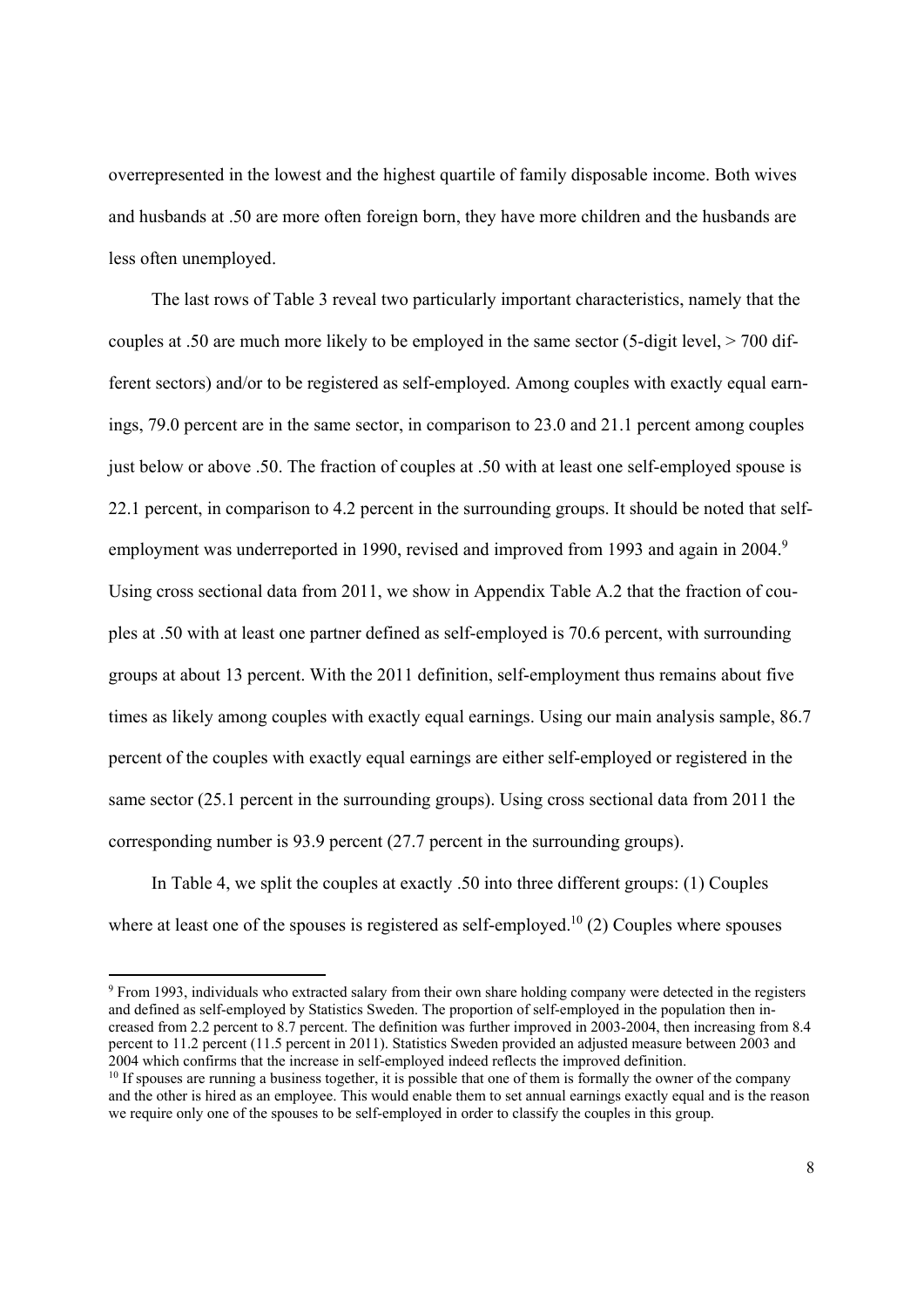work in the same sector but neither of them is registered as self-employed. (3) Couples where spouses do not work in the same sector and where neither of them is registered as self-employed (see also Appendix Tables A.2 and A.3 for a corresponding set-up based on the 2011 cross section).11 Next, we test if the discontinuity just to the right of .50 is robust to excluding each of these three groups. We also discuss competing explanations, including the gender norm "a man should earn more than his wife", as to *why* spouses in each of these three subgroups have exactly equal earnings.

We start with the group where at least one of the spouses is self-employed. If we exclude these couples from our main analysis sample, the distribution of women's earnings shares is almost smooth at .50 (see the bottom right panel of Appendix Figure A.3). McCrary tests are no longer significantly different from zero when we use cross sectional data from the years 2004- 2011 (results not displayed). The test coefficient is also insignificant for 2003 when we use the adjusted measure of self-employment in 2003 (comparable to the one used from 2004 and later). The drop is marginally significant in 2002 (*t*-value 1.99) when self-employment was underreported. We conclude that the earlier reported discontinuity in wives' earnings shares is in large part driven by self-employed couples. Thus, it is important to understand why the self-employed couples have exactly equal earnings. Do they bunch at .50 because of the norm that a wife should not earn more than her husband, or for some other reason?

We can see four potential reasons why earnings are set exactly equal between selfemployed spouses. First, the norm "equal pay for equal work". If spouses share the work-load of the business, this social norm (explicit in collective agreements in Sweden) would make it diffi-

<sup>11</sup> Using the main analysis sample, group (1) includes 1,167 couples, group (2) 3,401 couples and group (3) 703 couples. Using the 2011 cross section, where underreporting of self-employment is less severe, group (1) includes 1,662 couples, group (2) 549 couples and group (3) 142 couples.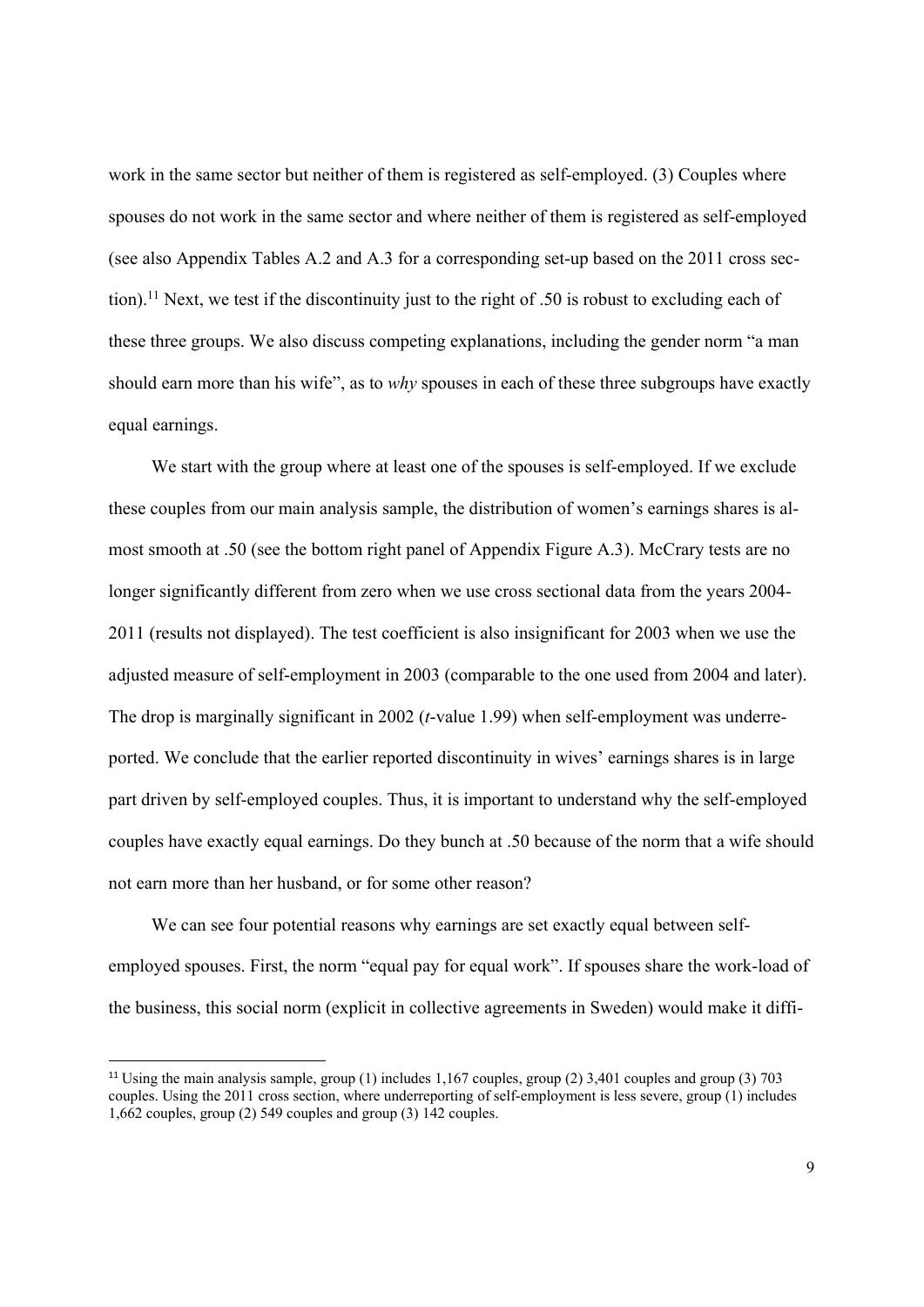cult for (any)one spouse to claim a higher pay than their partner. Second, there may be a loyalty within the marriage, that couples act "as one", e.g. to minimize areas of conflict, and therefore set their earnings equal. Third, earnings may be set equal between spouses for financial incentives. Appendix Figure A.4 displays three histograms of earnings in 2011; (1) of wives in couples at .50 where at least one of the spouses is self-employed; (2) of wives in couples with  $s_{ijt} \neq$ .50 but just around .50 (.4985 < *sijt* < .5015); and (3) of wives in couples just around .50 where at least one of the spouses is self-employed. There are four vertical lines. The first and third (from left) vertical lines indicate thresholds for social insurance payments (sick-leave and unemployment) and the second and fourth lines are at income levels where there are kinks in the marginal taxation (from 30 to 50 percent and from 50 to 55 percent). Overall, the foremost pattern is that self-employed at .50, possibly to avoid taxation, set their earnings at low levels (their median level is equal to the 26<sup>th</sup> percentile of the surrounding groups). The most important bunching is at the first kink in the marginal taxation (2nd from left of the vertical lines). This bunching is however not more important for wives in self-employed couples with exactly equal earnings than for wives in selfemployed couples with marginally different earnings. Thus, this kink in the marginal taxation scheme does not appear to drive the self-employed couples to set earnings exactly equal.12 The regulations for social insurance payments may, on the other hand, give self-employed couples incentives to set their earnings exactly equal. An individual's income in one year determines the level of potential sick-leave or unemployment insurance payments the next year. However, there are caps in these systems, implying that there is no point in setting income above the threshold value since insurance payments will be the same even if earnings are registered above that point. If spouses want to maximize their potential sick-leave or unemployment insurance payment, they should thus set both

<sup>&</sup>lt;sup>12</sup> In addition, while the kink in the marginal tax scheme provides couples with incentives to set both spouses' earnings below the threshold, it does not give them incentives to set them at exactly the same level.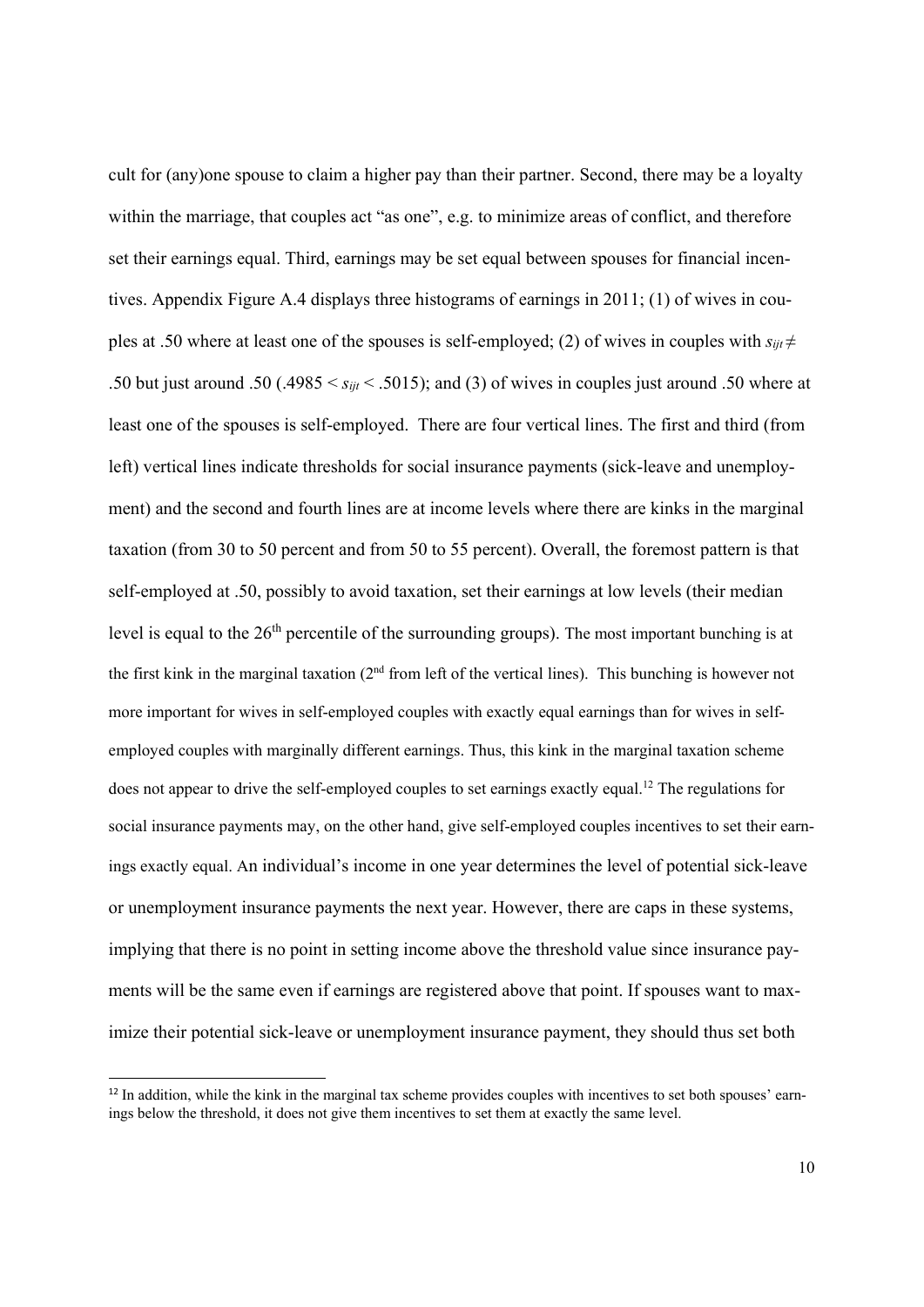spouses' earnings at the threshold value. In Appendix Figure A.4, we see that there is some bunching at the thresholds for social insurance payments. However, it does not appear to be more distinct for the self-employed couples with exactly equal earnings than for self-employed in the surrounding groups. We conclude that the threshold values of the social insurance systems do not seem to have driven the self-employed couples at .50 to set their earnings exactly equal.

A fourth potential reason why earnings are set exactly equal between self-employed spouses is the norm prescribing women should not earn more than their husbands. This would for instance be the case if women in these couples have the potential to advance to better paid jobs, or if they are more productive than their husbands, but earnings are set equal to follow the norm. In other words, women with high potential relative to their husbands may be held back by the norm prescribing that they should not earn more than their husband. However, this scenario seems unlikely as the wives in the self-employed couples at .50 have markedly *less* education relative to their husbands than wives in the surrounding groups. Wives at .50 have about the same years of schooling as their husbands, while wives in the couples just around .50 have completed more than half a year of schooling more than their husbands (Table 4, or Table A.3 for 2011). Thus, the data do not appear to support the idea that these wives are held back.

We now move on to the couples where spouses work in the same 5-digit sector but neither of them is registered as self-employed (column 3 in Table 4). If we exclude these couples from the main analysis sample, McCrary tests are no longer significantly different from zero (results not displayed). We therefore consider that it is important to understand why spouses in these couples have exactly equal earnings.

One potential reason is that these spouses have similar occupations in sectors where wages are compressed, i.e. presumably low skilled jobs where collective agreements play a major part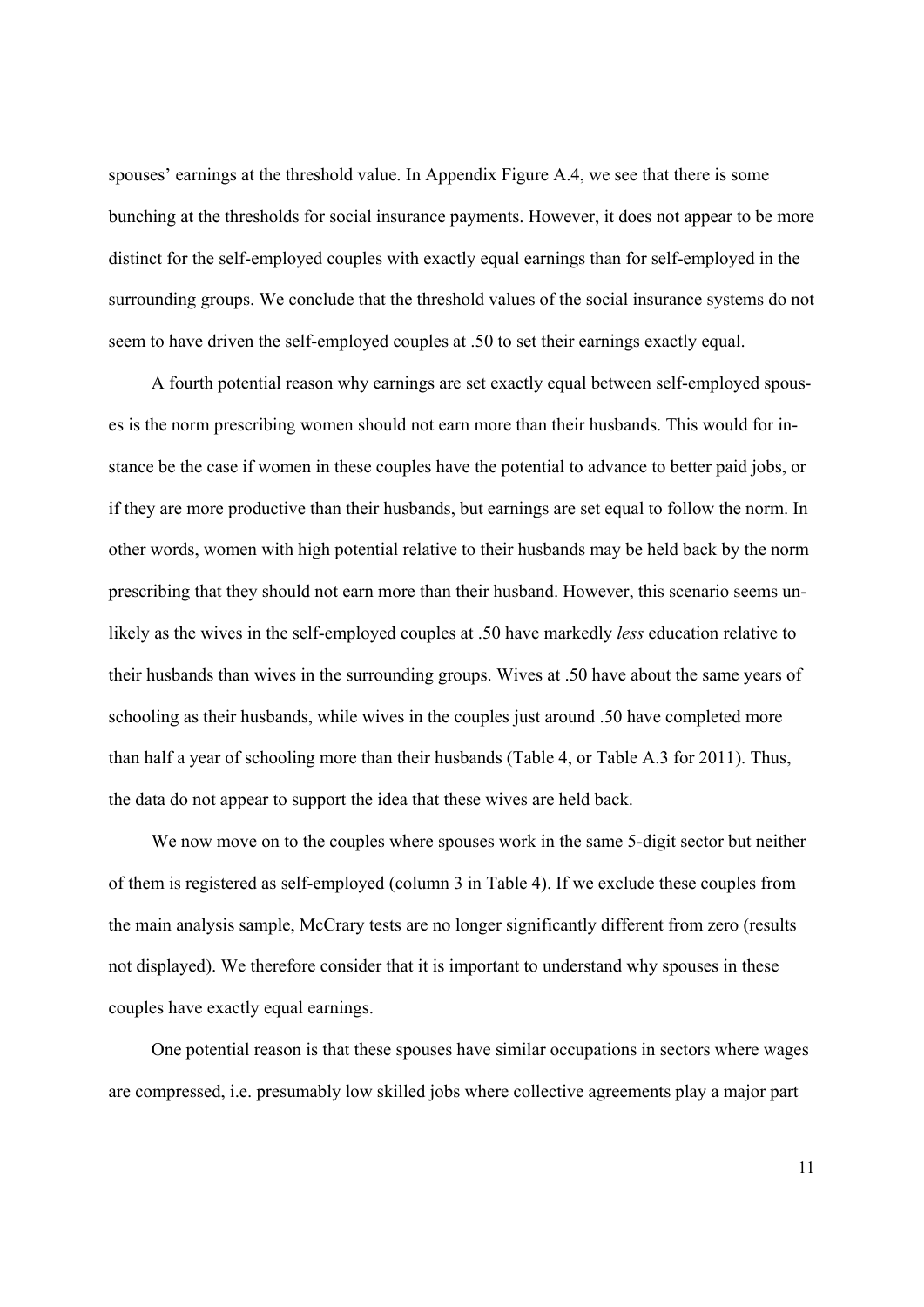in the exact wage setting. Consistent with the hypothesis that couples in this group are working in low skilled jobs, Table 4 (Table A.3 for 2011) shows that both wives and husbands with shares at .50 have less education and lower earnings levels relative to the surrounding groups. The most common sectors of employment for these couples (5-digit level) are care for elderly or disabled, restaurants, retail- and wholesale trade. In summary, the characteristics of the couples in this group indicate that it is plausible that their wages are set under the same collective agreements, and they may even work in the same workplace (data not available).<sup>13</sup> An alternative reason as to why these couples have exactly equal earnings is the norm that women should not earn more than their husbands. As described above, this would for instance be the case if women in these couples could earn a higher wage by changing jobs, but choose not to due to the norm. However, again, this explanation appears as implausible as Table 4 (Table A.3 for 2011) shows that women in these couples have *lower* education relative to their husbands than wives in the surrounding groups.

Finally, we turn to the couples with equal earnings where spouses do not work in the same sector and where neither of them is registered as self-employed. This group is by far the smallest of the three, in 2011 representing only 6 percent of the couples at .50, and the results of the McCrary tests remain statistically significant if one excludes these couples. Just as the couples in the previous group, these couples may have exactly equal earnings because they work in lowskilled jobs where the wage is determined by (the same) collective bargaining agreement. An alternative explanation is that this is a choice made by the couple in order to avoid a situation where the wife would earn more than her husband. However, just as for the two previous groups,

<sup>&</sup>lt;sup>13</sup> There may also be underreporting of self-employed in this group, because four of the five largest sectors (not care for elderly or disabled) are the same as for those with at least one spouse in self-employment (the fifth largest sector is consulting). None of these four groups are represented on the top five lists of the groups a fraction to the right/left of .50, or on the top five list of those at .50 with neither self-employment nor same sector.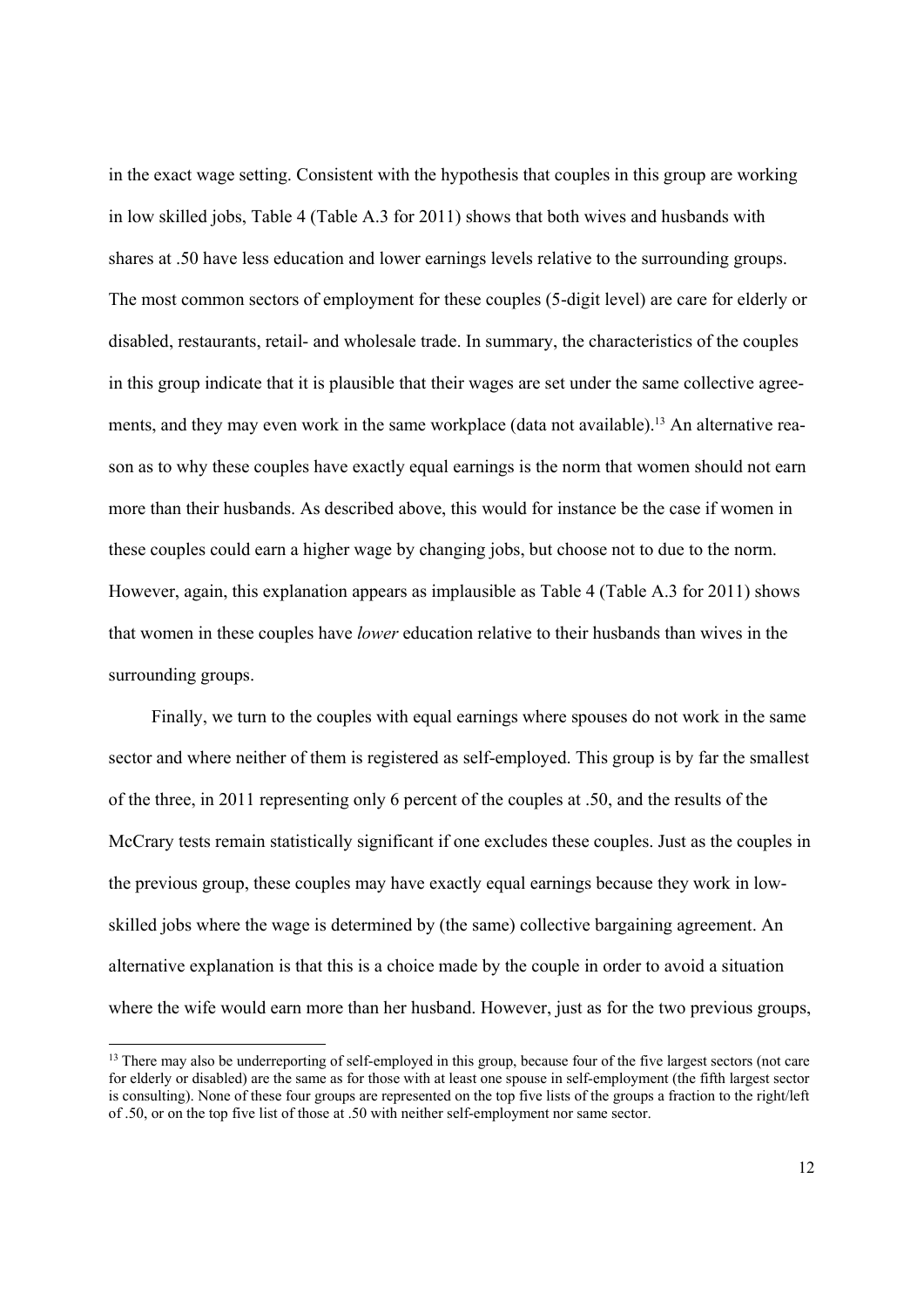this scenario seems unlikely as women in this group have lower education relative to their husband than women in the surrounding groups (see Table 4).<sup>14</sup>

#### **3.3 Summary**

In sum, there are several competing explanations for what generates the spike at .50, but our conclusion is that it would require strong assumptions to single out the norm "a man should earn more than his wife" as the main driving force behind the bunching. First, compared to couples with marginally different shares, wives in couples at .50 have *lower* education relative to the husband. Thus, it does not seem as if these women have potential to earn more than their husband but are held back by the norm. If anything, their relatively lower education rather indicates a reverse relationship (i.e. wives in couples at .50 may benefit more from supportive husbands than wives in surrounding groups). Second, the easiest way for a wife wishing to avoid the situation where her earnings exceed those of her husband would probably be to work fewer hours. Reducing working hours is however unlikely to generate earnings shares at *exactly* .50 since the administrative earnings data are measured very precisely. Third, if there is a gender norm which affects the distribution of females' earnings shares around .50, one would presumably expect a statistically significant discontinuity to hold also when excluding less than 3/1000 of the sample.

In Section 3.1, we first established that there was a sharp drop in the distribution of the wife's share of household earnings at the point where she starts earning more than her husband. Thus, at a first glance, Swedish population register data provides support for the norm that a woman should not earn more than her husband. However, closer examination of the distribution

 $14$  In the 2011 cross section the difference compared to the surrounding groups is smaller and not statistically significant (see Table A.3). In this sample, however, the age difference between spouses is larger than among couples just around .50. These wives' age disadvantage does not lend further support to the hypothesis that the wives in this group have the potential to earn more than their husbands but are held back by the norm.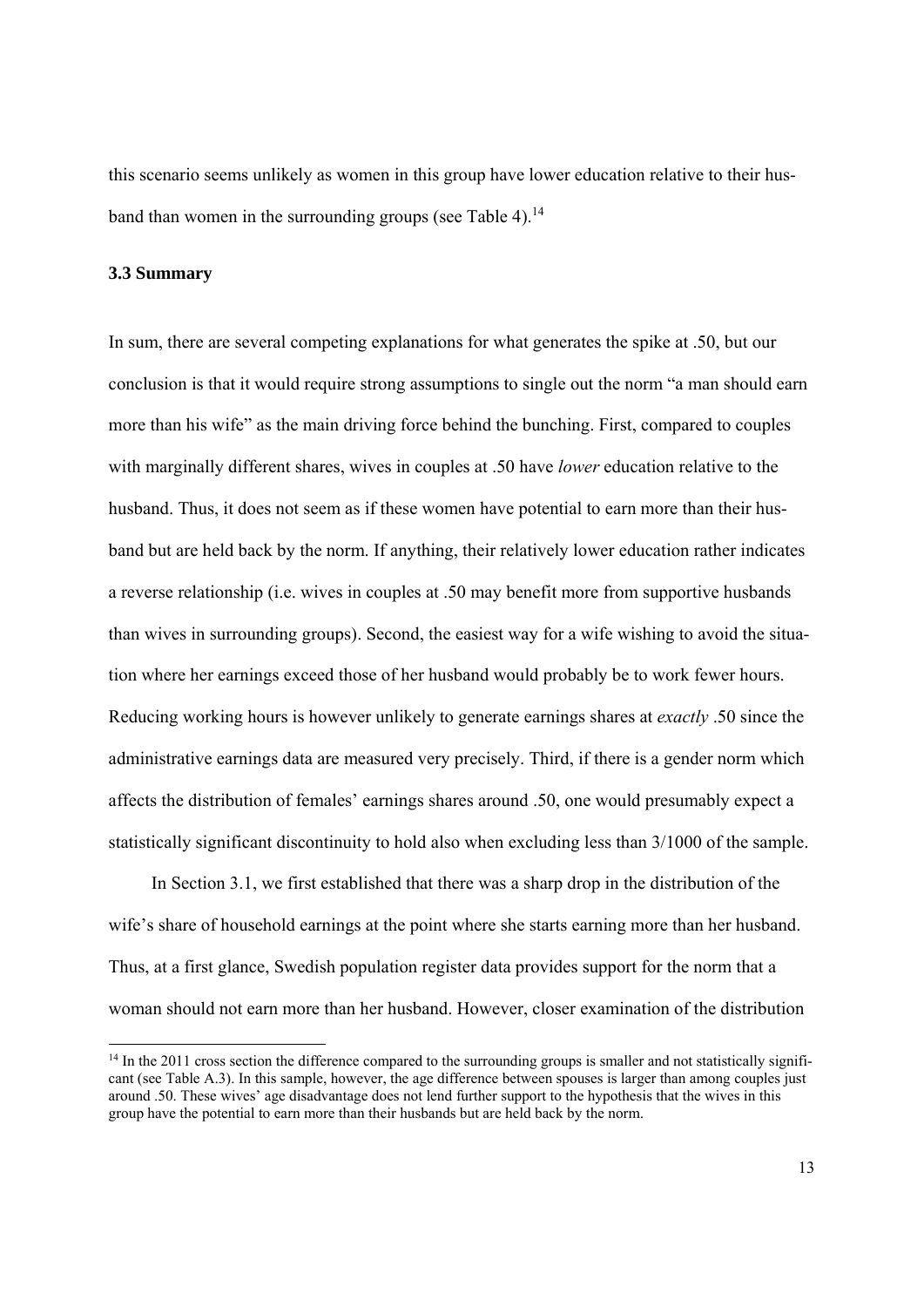of wives' earnings shares revealed that the discontinuity was driven by a spike at exactly .50. To claim that data support the gender norm, one must therefore assume that the gender norm has generated the cluster at .50. In Section 3.2 we analyzed potential reasons as to why the couples constituting the spike have equal earnings. We found little support for the hypothesis that these couples have equal earnings because of the norm that a man should earn more than his wife. We therefore conclude that Swedish data do not provide support for this particular gender norm. In future work, it would be interesting to use a similar framework to analyze whether data from other countries, with varying degrees of gender equality in the labor market, support the existence of this norm. In this work, we would encourage researchers to examine whether the distribution of wives' earnings shares exhibits a spike at the point where couples have exactly equal earnings. As we have seen for the Swedish case, such a spike may be important for the interpretation of the discontinuity tests. We observe a spike in each year 1990-2011, with a fraction of couples at .50 (varying between .0022 and .0030) similar to what is reported in the US administrative data used in BKP (.0026). The German Socio-economic panel data, employed by Wieber and Holst (2015), also clearly display an overrepresentation at .50 (Figures 3, 5, 9 and 10). Moreover, we asked colleagues from Norway and Finland to examine the distribution of wives' earnings shares in their countries. Their administrative data also exhibit a small but nonnegligible fraction of couples at .50, suggesting that a spike at the point where spouses have exactly equal earnings may potentially be a common phenomenon.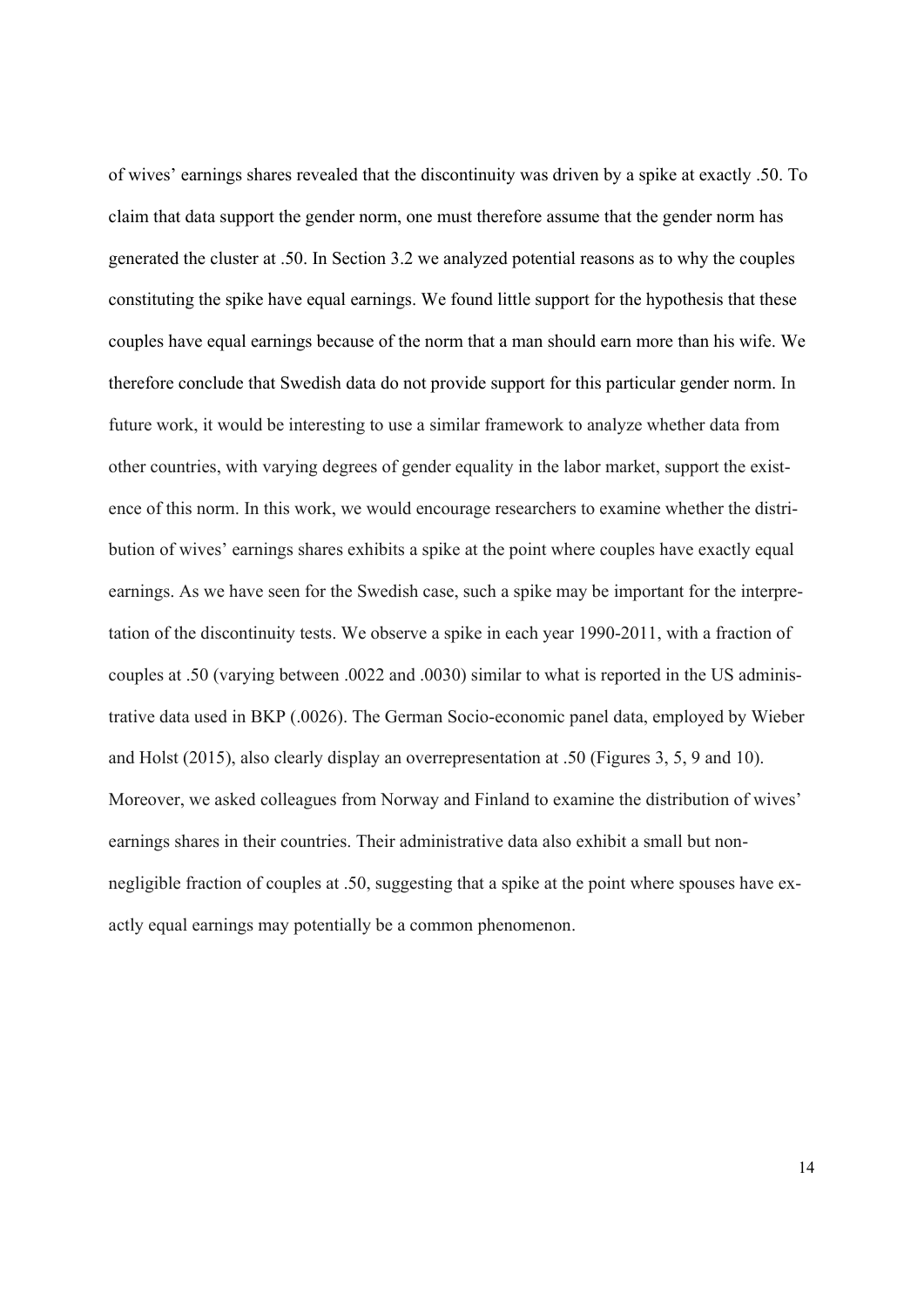### **4 Conclusion**

The purpose of this paper is to investigate if Swedish data support the hypothesis that relative earnings within households are influenced by a gender norm summarized in the statement "a man should earn more than his wife". Inspired by Bertrand, Kamenica and Pan (2015), we set out to examine if the share of wives' household earnings exhibits a sharp drop just to the right of .50, where their earnings exceed those of their husbands. We conclude that Swedish population register data do not provide support for the norm that a husband should earn more than his wife.

 One should avoid the potential misreading that our results provide evidence that this gender norm does not exist in Sweden. Our study merely suggests that measured in this manner, we cannot detect support for the gender norm that a man should earn more than his wife. There are different ways to detect norms. Bertrand, Kamenica and Pan (2015) also report that females who do earn more than their husbands, as if to neutralize the presumed gender deviance, perform disproportionately *more* hours of housework. Interestingly, Evertson and Nermo (2004) analyzed data for both the US (PSID) and Sweden (Level of Living Survey). They also found that females in the US with earnings higher than their spouses spend more time in housework, but that this pattern is not present in the Swedish data.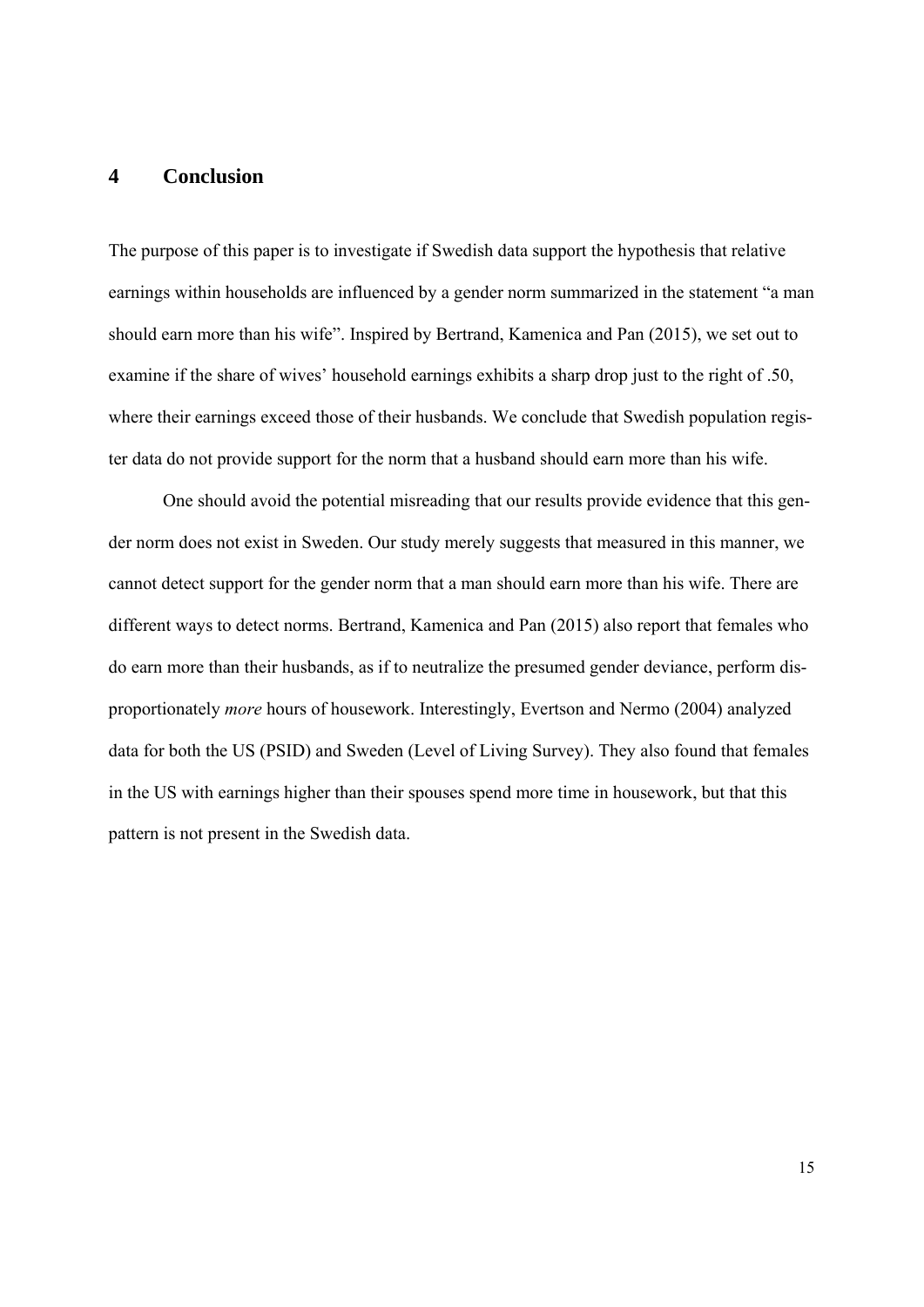### **References**

- Akerlof, G. A. and R. E. Kranton (2000), Economics and Identity. *Quarterly Journal of Economics* 115 (3), 715-753.
- Akerlof, G. A. and R. E. Kranton (2002), Identity and Schooling: Some Lessons for the Economics of Education. *Journal of Economic Literature* 40, 1167-1201.
- Albrecht, J., Björklund, A., & Vroman, S. (2003). Is There a Glass Ceiling in Sweden?. *Journal of Labor Economics*, *21*(1).
- Arbetskraftsundersökningarna (2015). http://www.scb.se/aku/
- Bertrand, M. Pan, J. and Kamenica, E. (2015). Gender Identity and Relative Income Within Households. *Quarterly Journal of Economics* 130(2), 571-614.
- Bittman, M., England, P, Sayer, L., Folbre, N. and Matheson, G. (2003). When Does Gender Trump Money? Bargaining and Time in Household Work. *American Journal of Sociology* 109, 186-214.
- Blau, F. D., Ferber, M. A. & Winkler, A. E. (2009). *The Economics of Women, Men, and Work*. 6th international edn, Upper Saddle River, New Jersey: Pearson Education.
- Boye, K. (2014). *Hushållsarbetets tid och fördelning*. Government report SOU 2014:28, Ch 4. Stockholm: Fritzes.
- Duvander, A-Z. and Viklund, I. (2014), *Kvinnors och mäns föräldraledighet.* Government report SOU 2014:28, Ch 2. Stockholm: Fritzes.
- Evertsson, M. and Nermo, M. (2004). Dependence within Families and the Division of Labor: Comparing Sweden and the United States. *Journal of Marriage and Family* 66:1272- 1286.
- Fernandez, R, Fogli, A. and Olivetti, C. (2004). Mothers and Sons: Preference Development and Female Labor Force Dynamics. *Quarterly Journal of Economics* 119 (4), 1249-1299.
- Fortin, N. (2009). Gender Role Attitudes and Women's Labor Market Participation: Opting out, AIDS, and the Persistent Appeal of Housewifery. Working paper, University of British Columbia.
- Halldén, K. (2014), Könssegregering efter yrke på den svenska arbetsmarknaden 2000-2010. In A. Kunze & K. Thorburn, eds, *Yrke, karriär och lön*. Government report SOU 2014:28.
- Hausmann, R., Tyson, L. D., Bekhouche, Y. and Zahidi, S. (2014). *Insight Report*: *The global gender gap report 2014*. Geneva, Switzerland: World Economic Forum.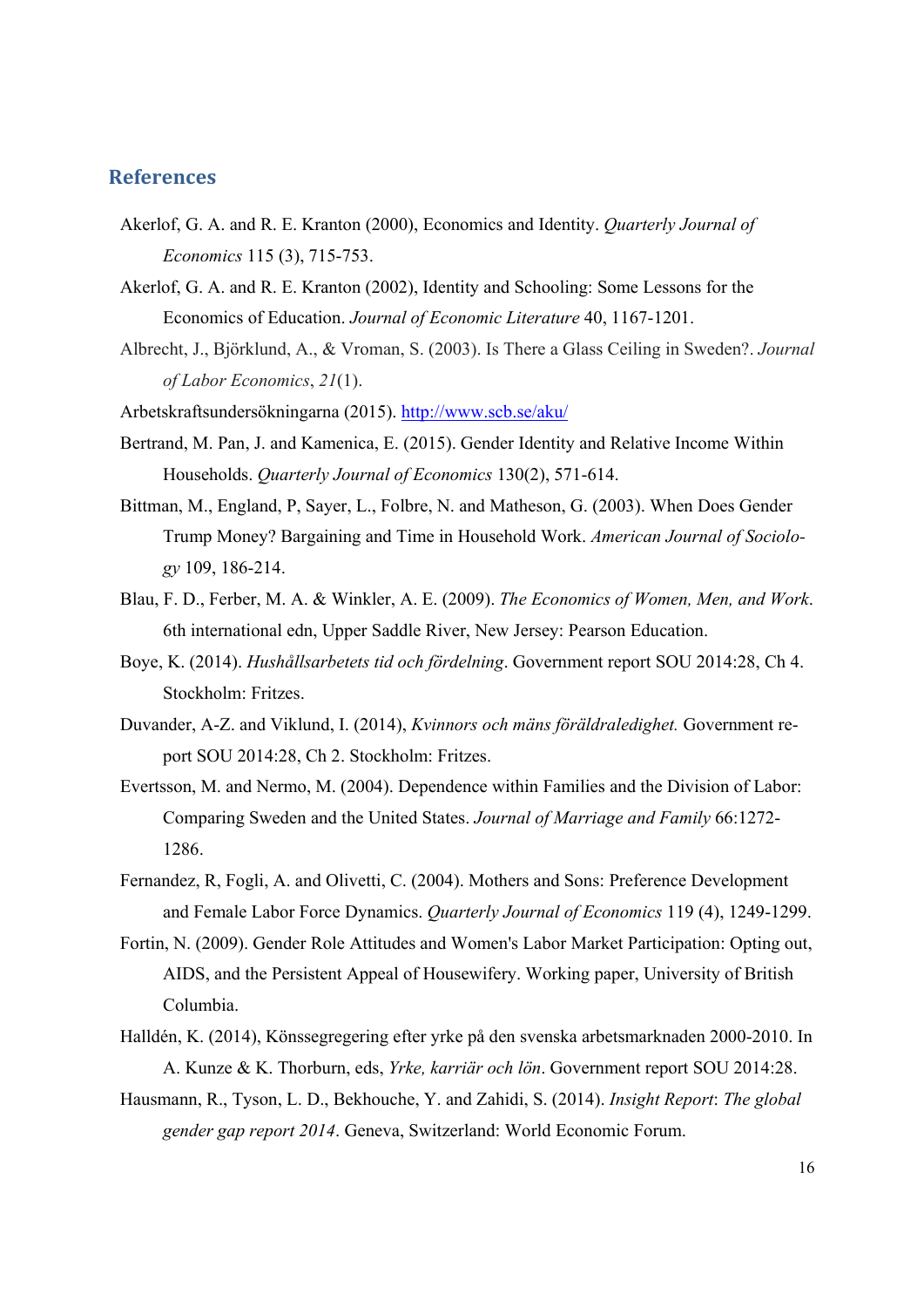- McCrary, J. (2008). Testing for Manipulation of the Running Variable in the Regression Discontinuity Design: A Density Test. *Journal of Econometrics* 142, 698-714.
- Medlingsinstitutet (2015) Löneskillnader mellan kvinnor och män 2014. Vad säger den officiella lönestatistiken? http://www.mi.se/files/PDFer/att\_bestalla/loneskillnader/skillnaden14.pdf
- Morrill, Melinda S. and Thayer Morrill. (2012). Intergenerational Links in Female Labor Force Participation. *Labour Economics* 20, 38-47.
- Pierce, L., Dahl, M. and Nielsen, J. (2013). In sickness and in wealth: Psychological and sexual costs of income comparison in marriage. *Personality and Social Psychology Bulletin.*
- Watson, Tara and Sara McLanahan. (2011). Marriage Meets the Joneses: Relative Income, Identity, and Marital Status. *Journal of Human Resources* 46, 482-517.
- West, C. & Zimmerman, D. (1987). Doing gender. *Gender & Society, 1*, 125-151.
- Wieber, A. and Holst, E. (2015). Gender Identity and Women's Supply of Labor and Non-Market Work: Panel Data Evidence for Germany. IZA Discussion Paper 9471.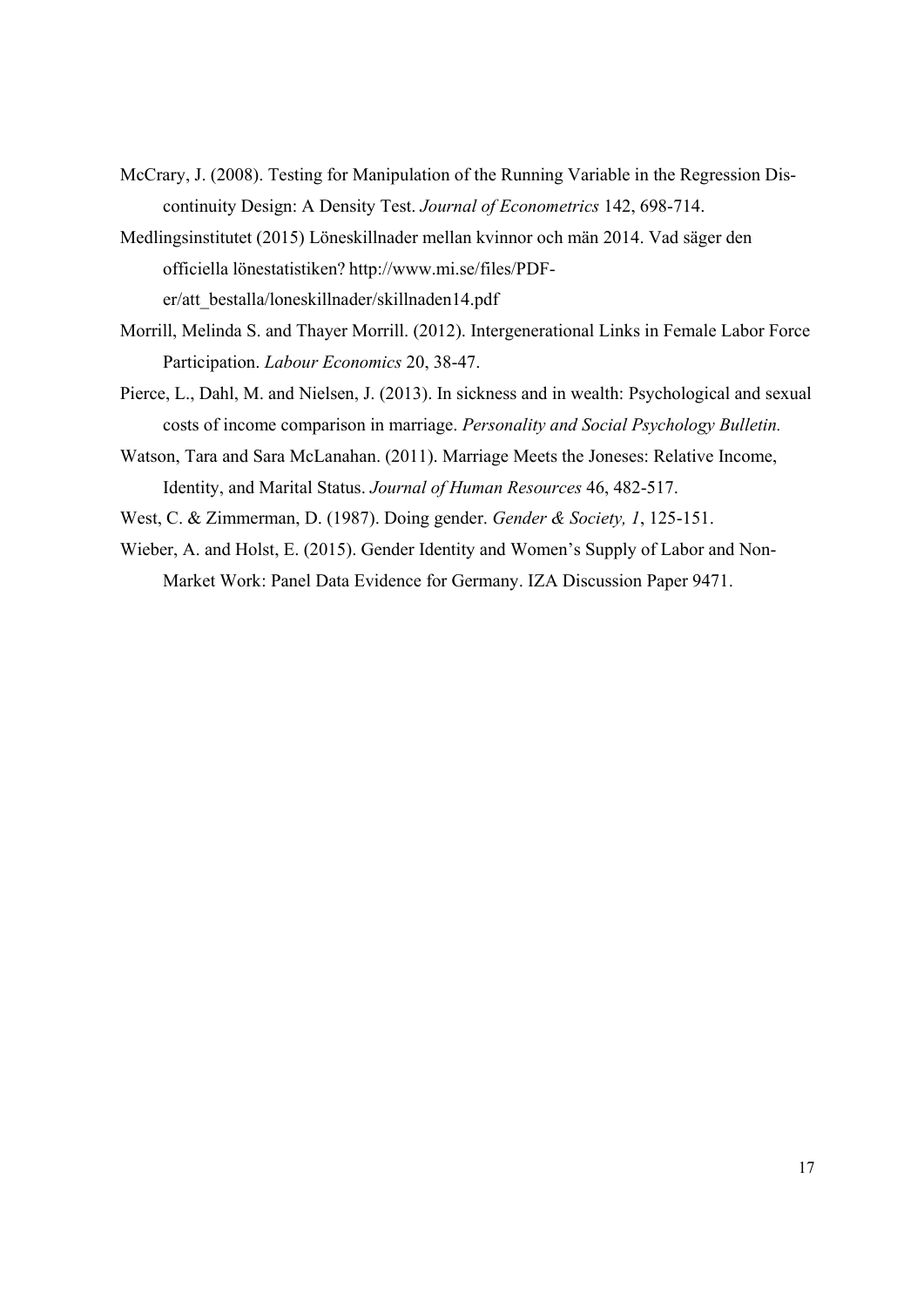

Figure 1: Female shares of household labor earnings recorded when first appearing in register data 1990- 2011.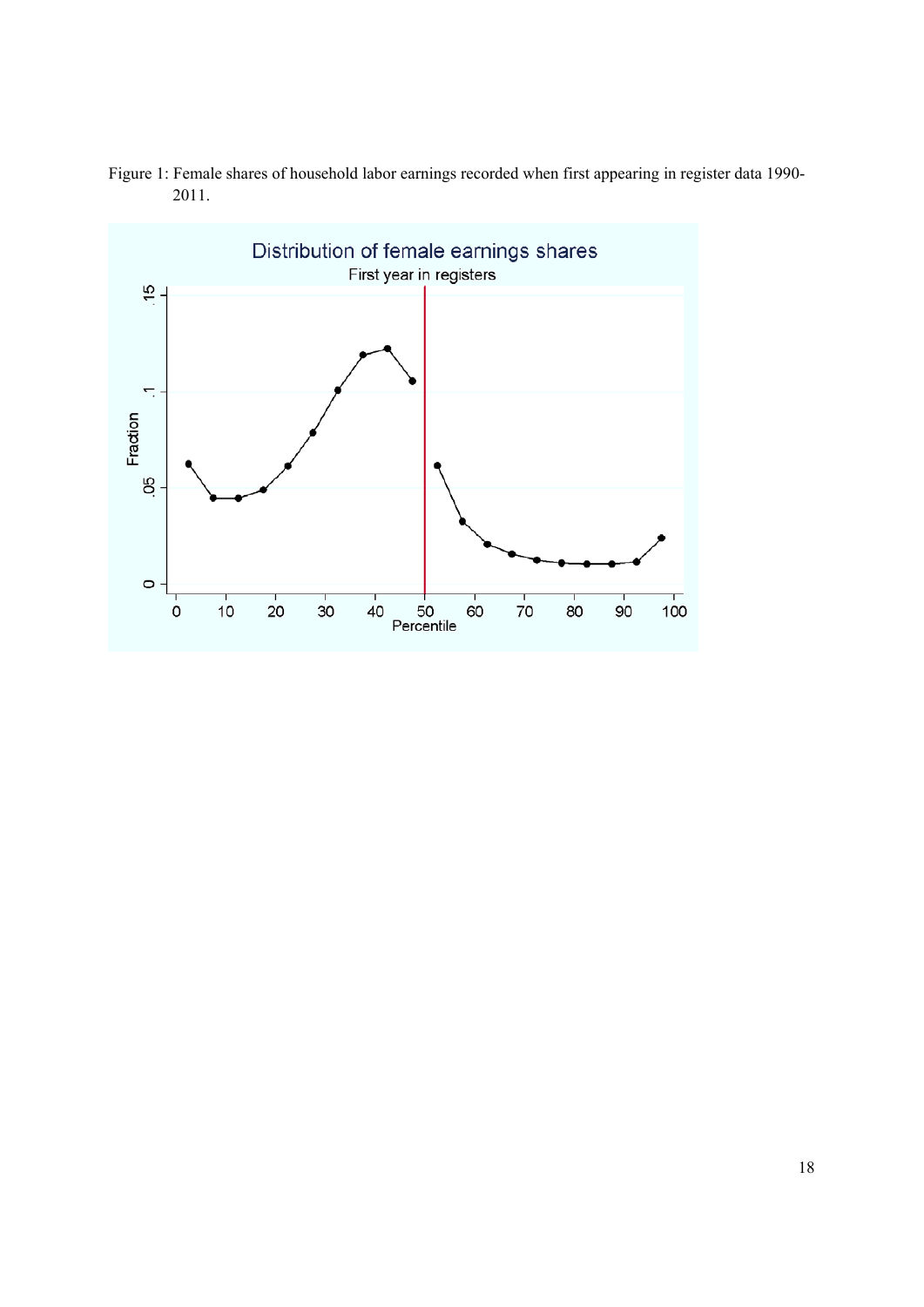| Cut-off value           | .500    |        | .500   |              | .501    |              | .501    |        |
|-------------------------|---------|--------|--------|--------------|---------|--------------|---------|--------|
|                         | theta   | t-stat |        | theta t-stat |         | theta t-stat | theta   | t-stat |
| $1st$ year in registers | .187    | 2.31   | .277   | 2.84         | $-212$  | 2.63         | $-.269$ | 2.78   |
| 1991                    | .175    | 2.05   | .260   | 2.51         | $-.240$ | 2.81         | $-314$  | 3.04   |
| 2001                    | .174    | 2.32   | .241   | 2.68         | $-212$  | 2.86         | $-.283$ | 3.16   |
| 2011                    | .145    | 2.12   | .215   | 2.63         | $-.187$ | 2.77         | $-.238$ | 2.92   |
| Bandwidth               | Default |        | Narrow |              | Default |              | Narrow  |        |

| Table 1. McCrary tests for discontinuity in female shares of household earnings. Data on couples when |  |  |  |
|-------------------------------------------------------------------------------------------------------|--|--|--|
| appearing in register data 1990-2011.                                                                 |  |  |  |

Note: Default bandwidth ranges from .035 to .040 and the "narrow" bandwidth from .024 to .026.

| Table 2. McCrary tests for discontinuity in female shares of household earnings. Data on couples when |  |  |  |
|-------------------------------------------------------------------------------------------------------|--|--|--|
| appearing in register data 1990-2011.                                                                 |  |  |  |

| Bandwidth                   | Default  |        | Narrow  |              | Default |        | Narrow  |        |
|-----------------------------|----------|--------|---------|--------------|---------|--------|---------|--------|
| Deletion 50% of spike       | .039     | .46    | .086    | .85          | $-.180$ | 2.15   | $-212$  | 2.09   |
| Deletion 75% of spike       | $-0.017$ | .21    | $-.010$ | .10          | $-.121$ | 1.44   | $-.127$ | 1.23   |
| Deletion 85% of spike       | .003     | .03    | .012    | .11          | $-.053$ | .62    | $-.044$ | .43    |
| Deletion 95% of spike       | $-.032$  | .38    | $-.007$ | .07          | $-.050$ | .59    | $-.035$ | .34    |
| Share recoded to later year | $-.050$  | .59    | $-.051$ | .49          | $-.022$ | .26    | $-.001$ | .07    |
| <b>Fitted values</b>        | $-.069$  | .94    | $-.018$ | .21          | $-.067$ | .96    | $-.024$ | .29    |
| Random disperson            | $-.051$  | .62    | $-.038$ | .38          | $-.031$ | .37    | .007    | .07    |
| Lowess                      | .022     | .34    | .016    | .20          | .020    | .31    | .022    | .27    |
|                             | theta    | t-stat |         | theta t-stat | theta   | t-stat | theta   | t-stat |
| Cut-off value               | .500     |        | .500    |              | .501    |        | .501    |        |

Note: Default bandwidth ranges from .030 to .054 and the "narrow" bandwidth between .020 and .036.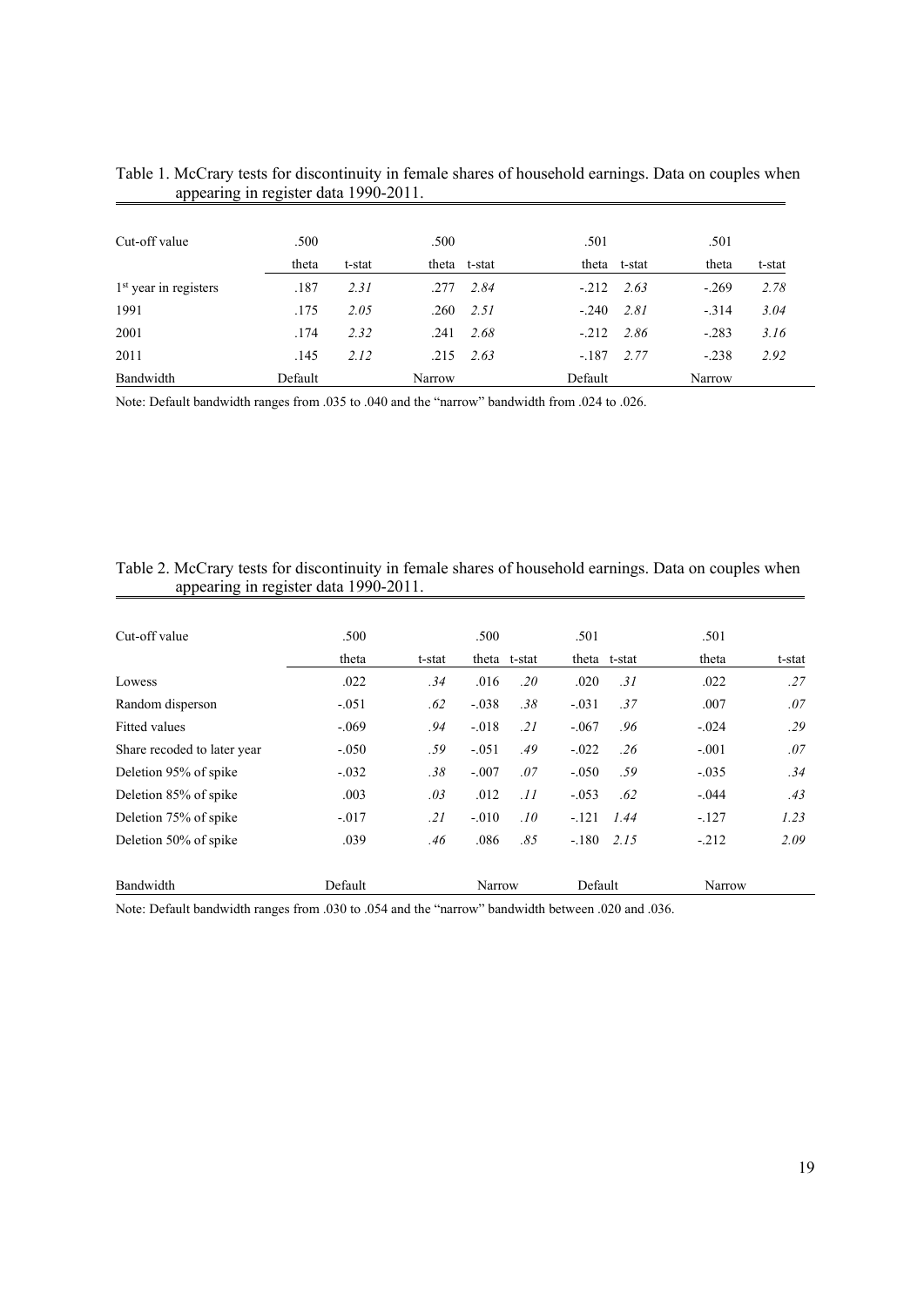

Figure 2: Female shares of household labor earnings recorded when first appearing in register data.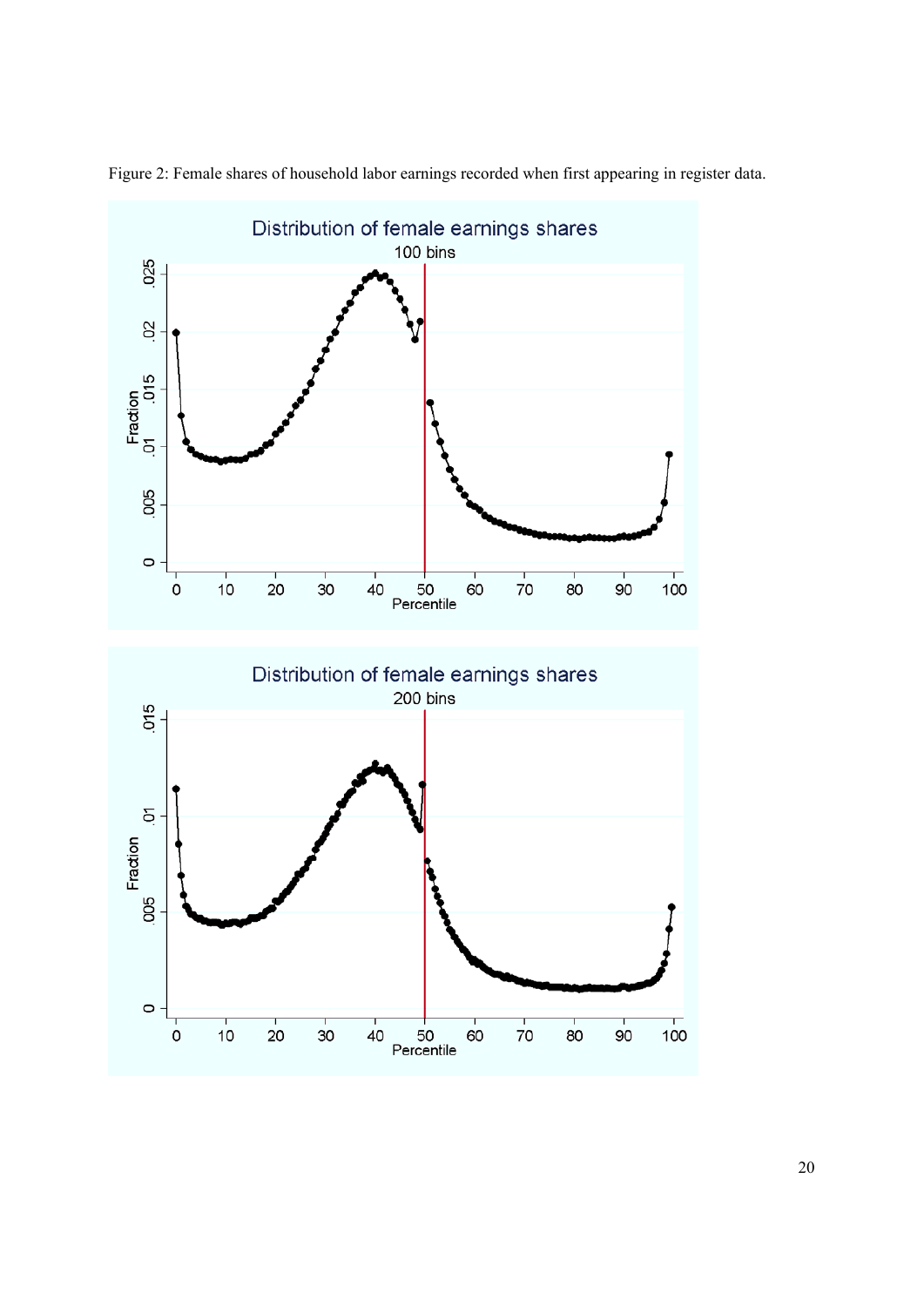|                               | (1)       | (2)      | (3)      | (4)      | Difference          | Difference                          |
|-------------------------------|-----------|----------|----------|----------|---------------------|-------------------------------------|
|                               | All       | >4985    | .50      | < 5015   |                     | Col (3) – col (2) Col (3) – col (4) |
| Share                         | .378      | .499     | .500     | .501     | .001                | $-.001$                             |
| Above .50                     | .209      | .000     | .000     | 1.000    | .000                | 1.000                               |
| Years married                 | 9.852     | 9.919    | 15.590   | 9.550    | 5.671               | 6.040                               |
| Age                           | 38.309    | 39.273   | 42.681   | 39.035   | 3.407               | 3.646                               |
| Age husband                   | 40.919    | 41.571   | 45.463   | 41.332   | 3.893               | 4.132                               |
| Age difference wife-husband   | $-2.610$  | $-2.297$ | $-2.783$ | $-2.297$ | $-.486$             | $-.486$                             |
| College degree wife           | .194      | .293     | .123     | .297     | $-.170$             | $-.174$                             |
| College degree husband        | .184      | .204     | .129     | .212     | $-.075$             | $-.083$                             |
| No tertiary wife              | .649      | .551     | .716     | .548     | .165                | .168                                |
| No tertiary husband           | .673      | .662     | .723     | .663     | .061                | .060                                |
| School years wife             | 11.938    | 12.478   | 11.308   | 12.534   | $-1.170$            | $-1.225$                            |
| School years husband          | 11.914    | 11.941   | 11.385   | 11.973   | $-.556$             | $-.589$                             |
| School yrs diff. wife-husband | .024      | .537     | $-.076$  | .560     | $-.614$             | $-.637$                             |
| Earnings wife                 | 4.641     | 5.445    | 4.177    | 5.472    | $-1.268$            | $-1.295$                            |
| Earnings husband              | 5.228     | 5.449    | 4.177    | 5.469    | $-1.271$            | $-1.292$                            |
| Family disposable inc.        | 4.694     | 4.798    | 4.612    | 4.830    | $-.186$             | $-.218$                             |
| Lowest quartile               | .365      | .268     | .518     | .261     | .250                | .257                                |
| Highest quartile              | .190      | .224     | .207     | .228     | $-0.017$            | $-.021$                             |
| Unemployed wife b)            | .097      | .040     | .035     | .038     | $-.005$             | $-.004$                             |
| Unemployed husband b)         | .047      | .043     | .020     | .037     | $-.022$             | $-.022$                             |
| Foreign born wife             | .164      | .137     | .294     | .131     | .157                | $.169$ <sup>*</sup>                 |
| Foreign born husband          | .051      | .052     | .071     | .051     | $.019*$             | $.020$ <sup>"</sup>                 |
| Stockholm county              | .217      | .224     | .223     | .227     | $-.002$             | $-.004$                             |
| No. of children               | 1.273     | .983     | 1.221    | .970     | $.238^{*}$          | .251                                |
| Child aged 0-3                | .268      | .121     | .115     | .125     | $-0.006$            | $-0.010$                            |
| Same SNI 5-digit              | .120      | .230     | .790     | .211     | .560                | .580                                |
| Self-employed wife            | .018      | .015     | .170     | .014     | .155                | .156                                |
| Self-employed husband         | .038      | .028     | .057     | .028     | $.029$ <sup>*</sup> | $.029$ <sup>*</sup>                 |
| At least one self-employed    | .056      | .042     | .221     | .042     | $.179$ <sup>*</sup> | .179                                |
| No. of observations           | 1,857,155 | 4,720    | 5,271    | 4,423    |                     |                                     |

Table 3: First year in registers. Descriptive statistics around .500. a)

Notes:

\* Significantly different from zero, with *p*-value < .05.

<sup>a)</sup> Column (1), couples with .4985  $\lt s_{ijt} \lt .500$ , i.e. marginally to the left of .50. Column (2), couples with  $s_{ijt} = .50$ . Column (3), couples with .500  $\lt s_{ijt} \lt .5015$ , i.e. marginally to the left of .50. Column (4), difference in means between couples with *sijt* = .50 and couples marginally to the left. Column (5), difference in means between couples with  $s_{ijt}$  = .50 and couples marginally to the right.

b) Binary indicator value which equals one if annual UI benefits are positive, otherwise zero.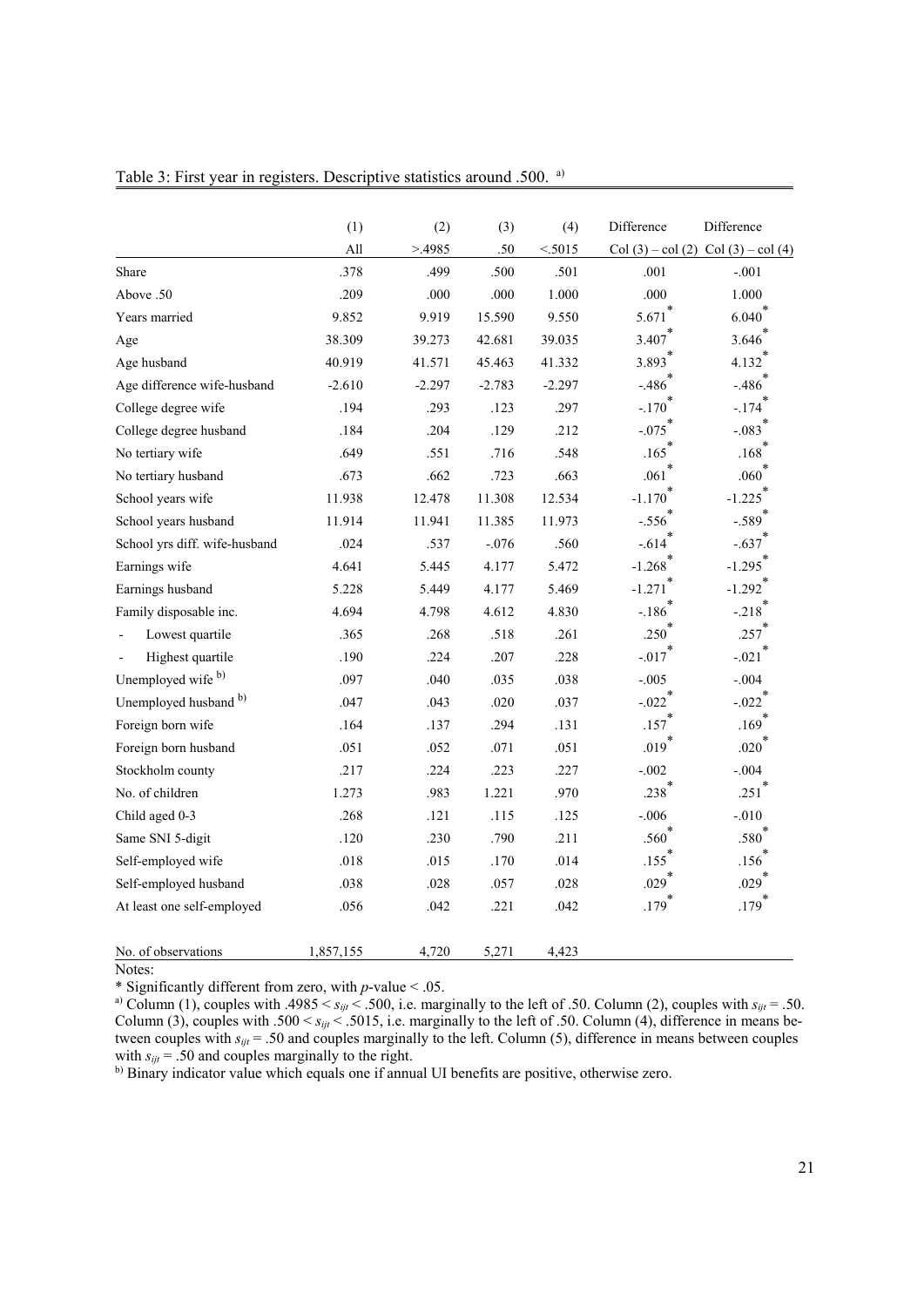|                            | $S_{ijt} \neq .50$  |                   | Share $= .50$ |          | Difference compared with column (1) |             |           |
|----------------------------|---------------------|-------------------|---------------|----------|-------------------------------------|-------------|-----------|
|                            | (1)                 | (2)               | (3)           | (4)      |                                     |             |           |
|                            | $>4985$ -<br>< 5015 | Self-<br>employed | Same sector   | Neither  | Self-employed                       | Same sector | Neither   |
| Share                      | .500                | .500              | .500          | .500     | .000                                | .000        | .000      |
| Above .50                  | .500                | .000              | .000          | .000     | .000                                | .000        | .000      |
| Years married              | 9.740               | 14.106            | 16.679        | 12.791   | 4.366*                              | 6.939*      | $3.051*$  |
| Age wife                   | 39.158              | 44.000            | 42.888        | 39.485   | 4.824*                              | $3.730*$    | .327      |
| Age husband                | 41.455              | 47.027            | 45.568        | 42.364   | 5.572*                              | 4.113*      | $.909*$   |
| Age diff. wife-husband     | $-2.297$            | $-3.027$          | $-2.680$      | $-2.879$ | $-.729*$                            | $-.382*$    | $-.582*$  |
| College degree wife        | .295                | .126              | .117          | .145     | $-169*$                             | $-.178*$    | $-.150*$  |
| College degree husband     | .208                | .116              | .132          | .137     | $-.092*$                            | $-.076*$    | $-.071*$  |
| No tertiary wife           | .549                | .738              | .716          | .676     | $.189*$                             | $.167*$     | $.126*$   |
| No tertiary husband        | .662                | .774              | .711          | .694     | $.111*$                             | $.049*$     | .032      |
| School years wife          | 12.505              | 11.359            | 11.221        | 11.633   | $-1.146*$                           | $-1.284*$   | $-.872*$  |
| School years husband       | 11.957              | 11.299            | 11.368        | 11.611   | $-.658*$                            | $-.589*$    | $-.346*$  |
| School diff. wife-husband  | .549                | .060              | $-.146$       | .022     | $-.489*$                            | $-.695*$    | $-.526*$  |
| Earnings wife              | 5.458               | 3.996             | 4.230         | 4.222    | $-1.462*$                           | $-1.228*$   | $-1.237*$ |
| Earnings husband           | 5.458               | 3.996             | 4.230         | 4.222    | $-1.462*$                           | $-1.228*$   | $-1.237*$ |
| Family disposable inc.     | 4.814               | 5.207             | 4.414         | 4.579    | $.394*$                             | $-.399*$    | $-.234*$  |
| Lowest quartile            | .265                | .457              | .538          | .522     | $.192*$                             | $.274*$     | $.257*$   |
| Highest quartile           | .226                | .237              | .213          | .132     | .011                                | $-0.013$    | $-.094*$  |
| Unemployed wife b)         | .039                | .021              | .026          | .098     | $-.018*$                            | $-0.13*$    | $.059*$   |
| Unemployed husband b)      | .040                | .008              | .017          | .060     | $-.032*$                            | $-.023*$    | $.020*$   |
| Foreign born wife          | .131                | .207              | .320          | .317     | $.075*$                             | $.188*$     | $.186*$   |
| Foreign born husband       | .051                | .076              | .076          | .040     | $.025*$                             | $.024*$     | $-0.012$  |
| Stockholm county           | .226                | .217              | .231          | .192     | $-.009$                             | $-.005$     | $-.033*$  |
| No. of children            | .976                | 1.246             | 1.222         | 1.176    | $.269*$                             | $.245*$     | $.200*$   |
| Child aged 0-3             | .122                | .111              | .106          | .165     | $-0.012$                            | $-.017*$    | $.042*$   |
| Same SNI 5-digit           | .221                | .656              | 1.000         | .000     | $.435*$                             | $.779*$     | $-.221*$  |
| Self-employed wife         | .014                | .766              | .000          | .000     | $.752*$                             | $-0.014*$   | $-.014*$  |
| Self-employed husband      | .028                | .255              | .000          | .000     | $.228*$                             | $.028*$     | $.028*$   |
| At least one self-employed | .042                | 1.000             | .000          | .000     | .958*                               | $-0.042*$   | $-.042*$  |
| No. of observations        | 9,143               | 1,167             | 3,401         | 703      |                                     |             |           |

Table 4: First year in registers. Descriptive statistics around .500. a)

Notes:

\* Significantly different from zero, with *p*-value < .05.

a) Column (1), couples with  $.4985 \le s_{ijt} \le .5015$ , but  $s_{ijt} \ne .50$ . Column (2),  $s_{ijt} = .50$  and at least one of the spouses registered as self-employed. Column  $(3)$ ,  $s_{ijt} = .50$  and spouses registered in the same sector at the 5-digit level. Column (4),  $s_{ijt}$  = .50 and not belonging to either groups in the two previous columns. Columns (5), (6) and (7), the difference in mean values of each column with  $s_{ijt} = .50$  compared to the first column.

b) Binary indicator value which equals one if annual UI benefits are positive, otherwise zero.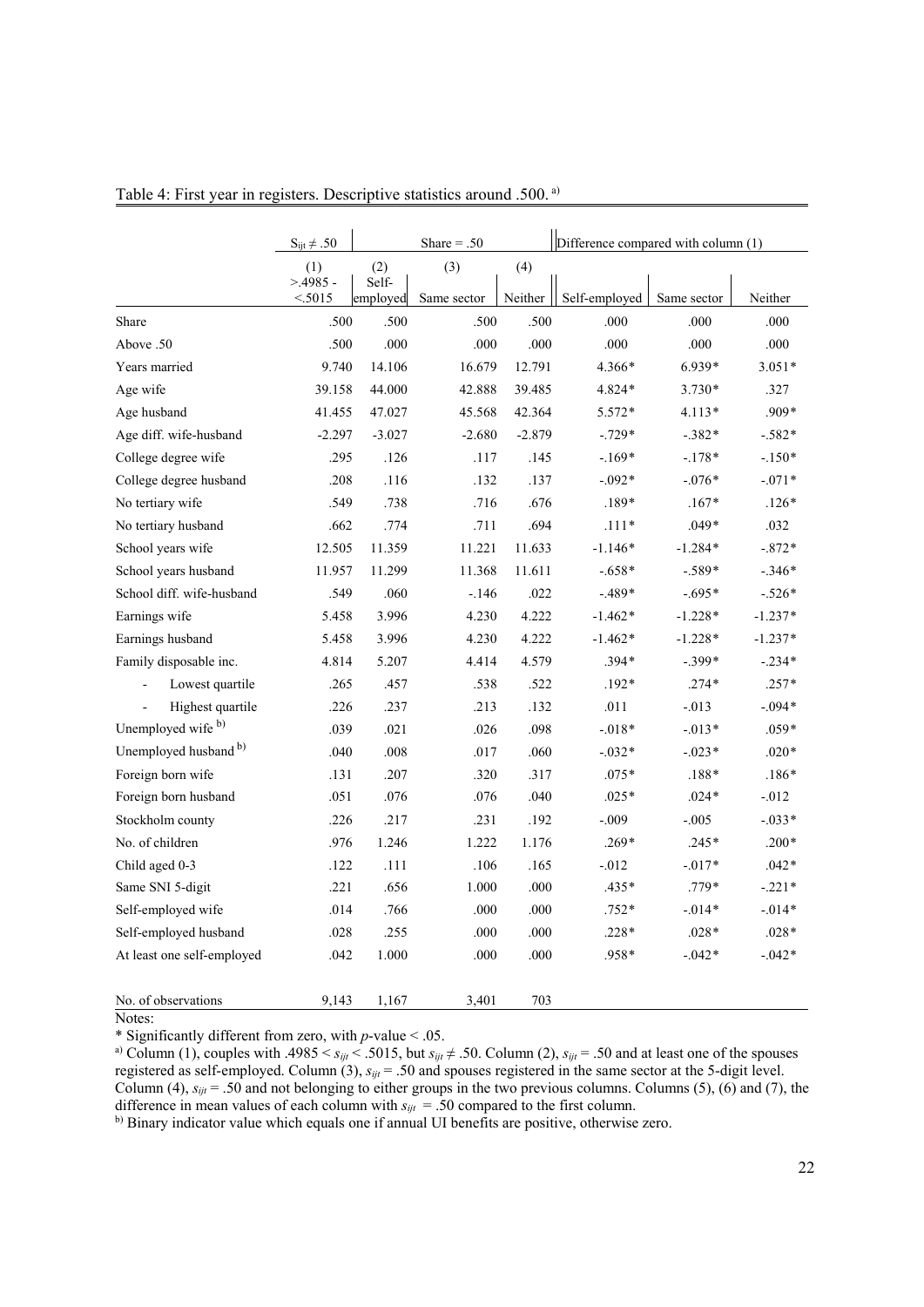# **Appendix**





Figure A.2: 2011 cross section, female shares of household labor earnings.

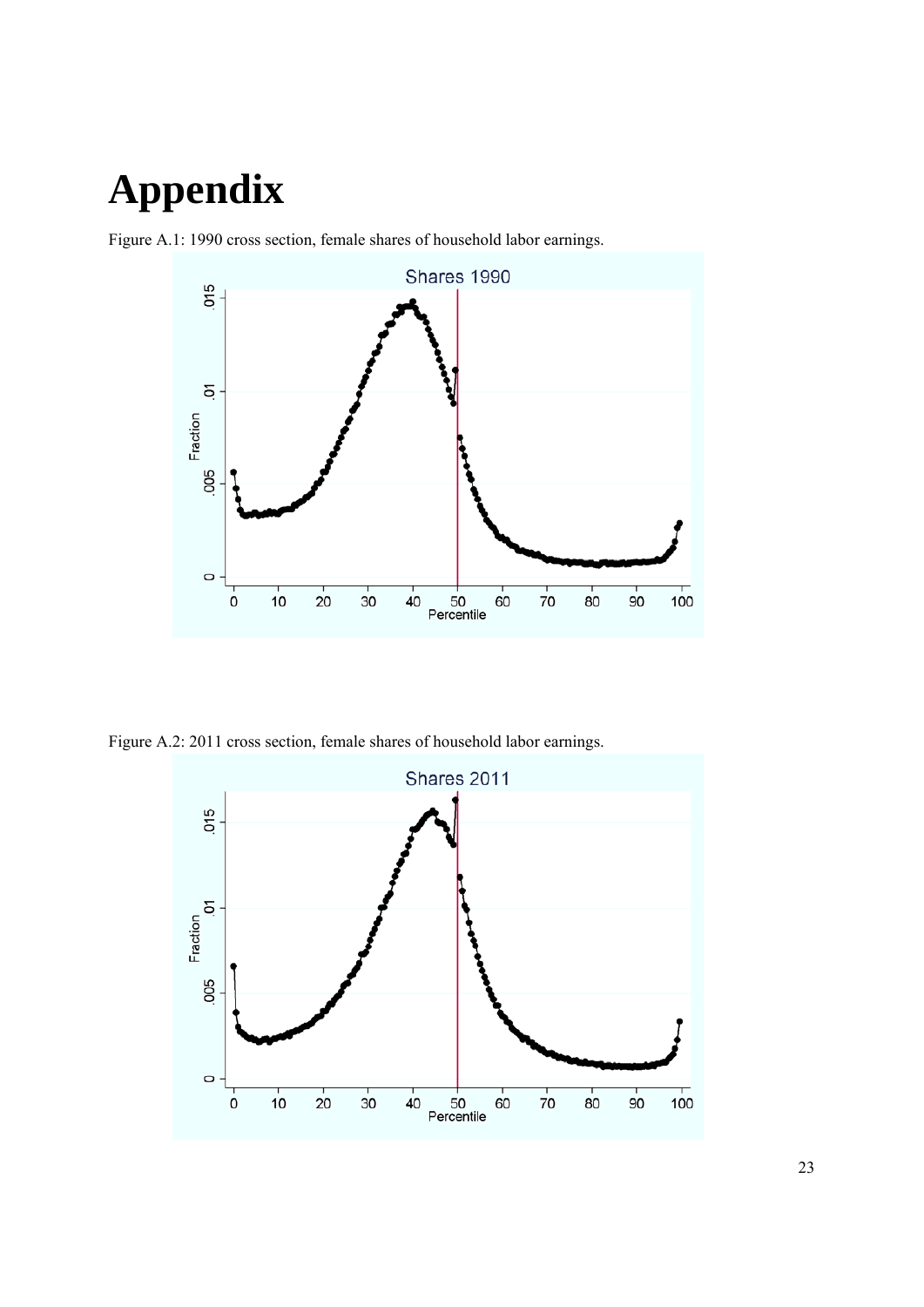

Figure A.3: Distributions after smoothing the local spike at .50.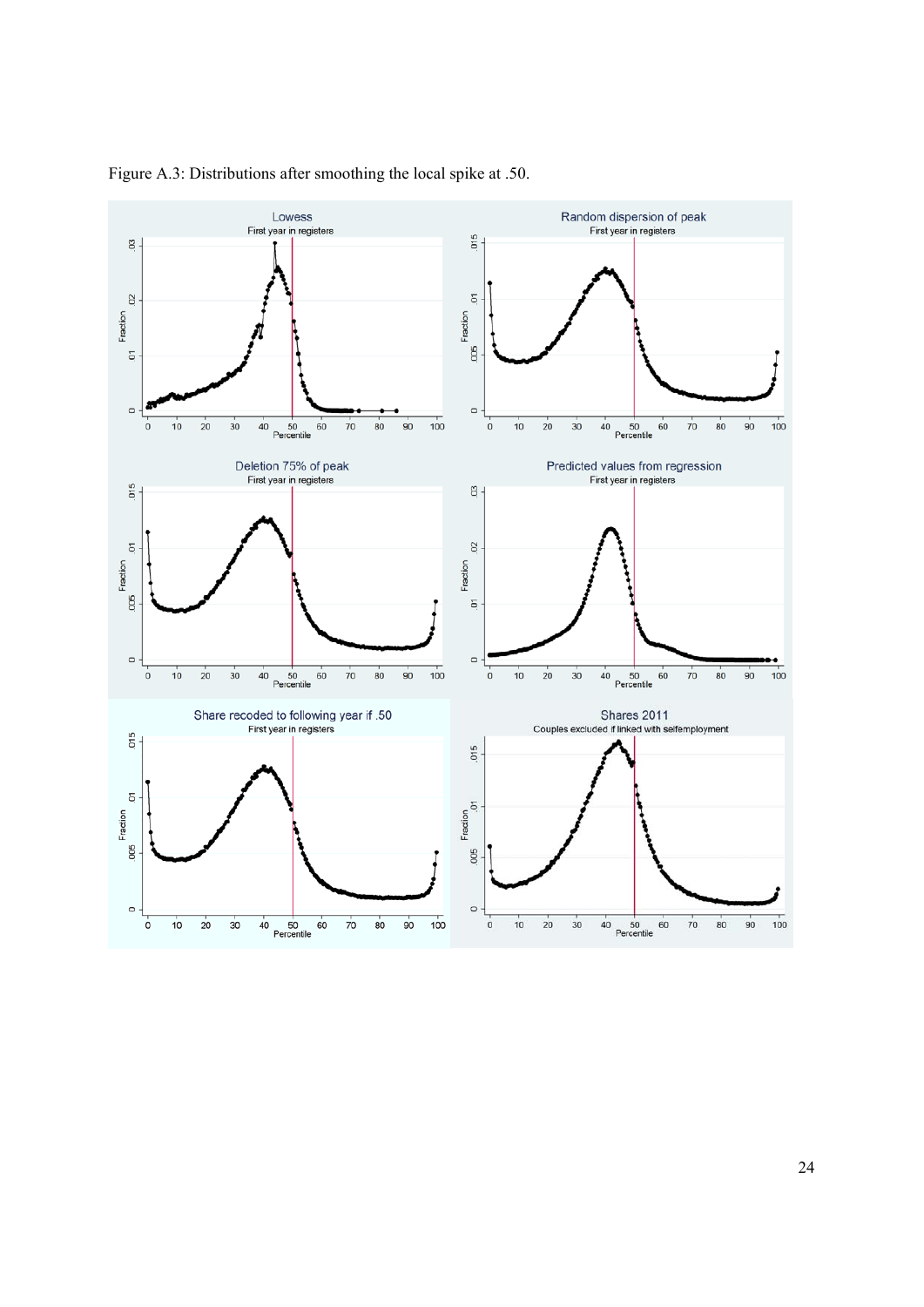Figure A.4: Histogram of annual earnings in 2011 of (1) wives in couples with  $s_{ijt}$  = .50 and where at least one spouse is self-employed; (2) wives in couples just around *sijt* = .50 and: (3) wives in couples just around *sijt* = .50 where at least one spouse is self-employed.



Note: The vertical lines indicate earnings thresholds which represent, from left, the cap for unemployment insurance benefits and the cap for sick-leave benefits.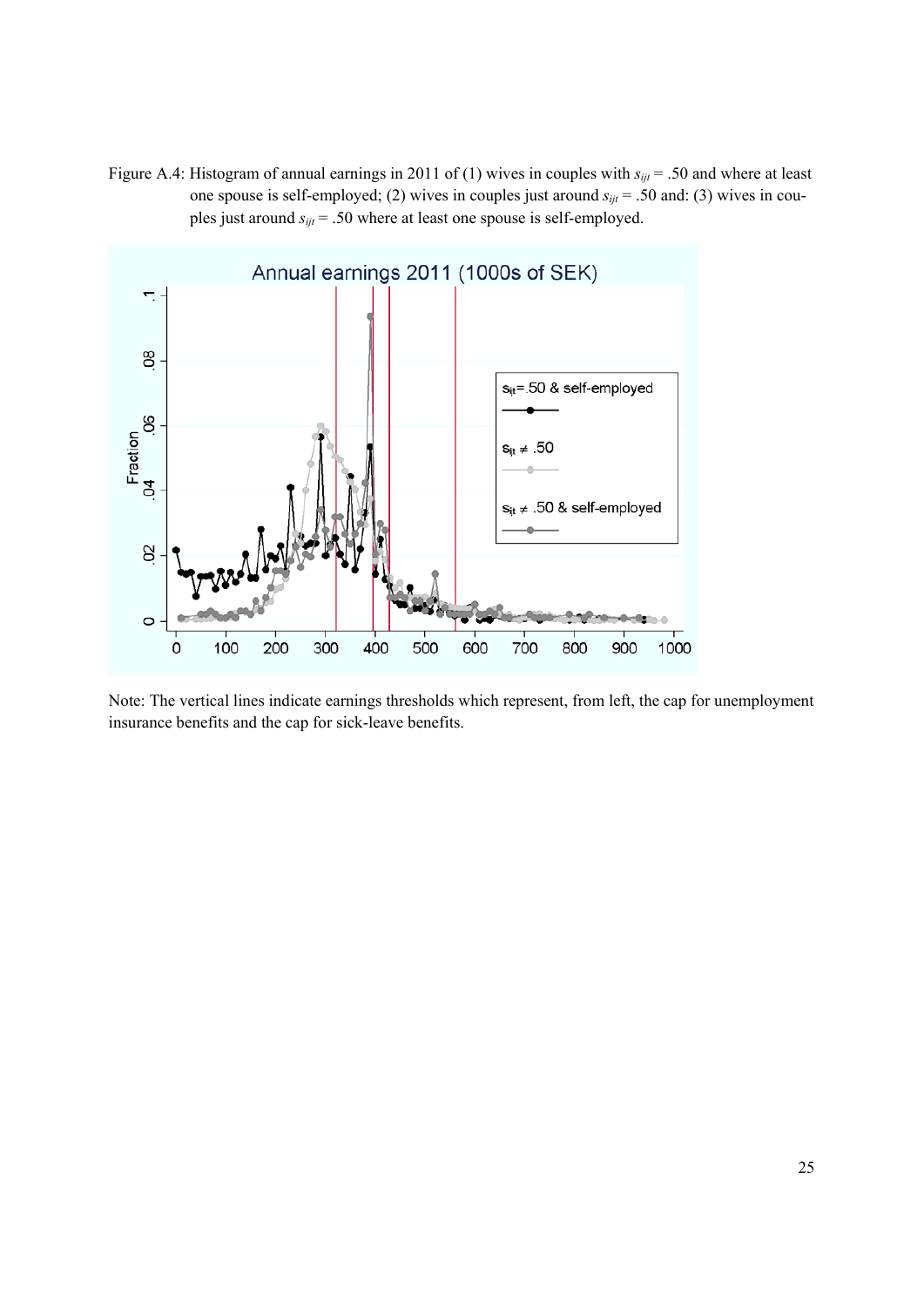#### Table A.1. McCrary tests for discontinuity. Data on couples when appearing in register data.

Sample: 1<sup>st</sup> year in registers

| Cut-off value | theta   | t-stat  |
|---------------|---------|---------|
| .475          | $-.022$ | .30     |
| .480          | .004    | .04     |
| .485          | .047    | $.60\,$ |
| .490          | .087    | 1.09    |
| .495          | .172    | 2.14    |
| .505          | $-.225$ | 2.69    |
| .510          | $-.159$ | 1.80    |
| .515          | $-.097$ | 1.04    |
| .520          | $-.048$ | .49     |
| .525          | .074    | .70     |

Note: Placebo estimations using cut-off points at each half percentage between .100, .105… .895, .900 (160 points) yield standard errors which throughout exceed the estimated theta values.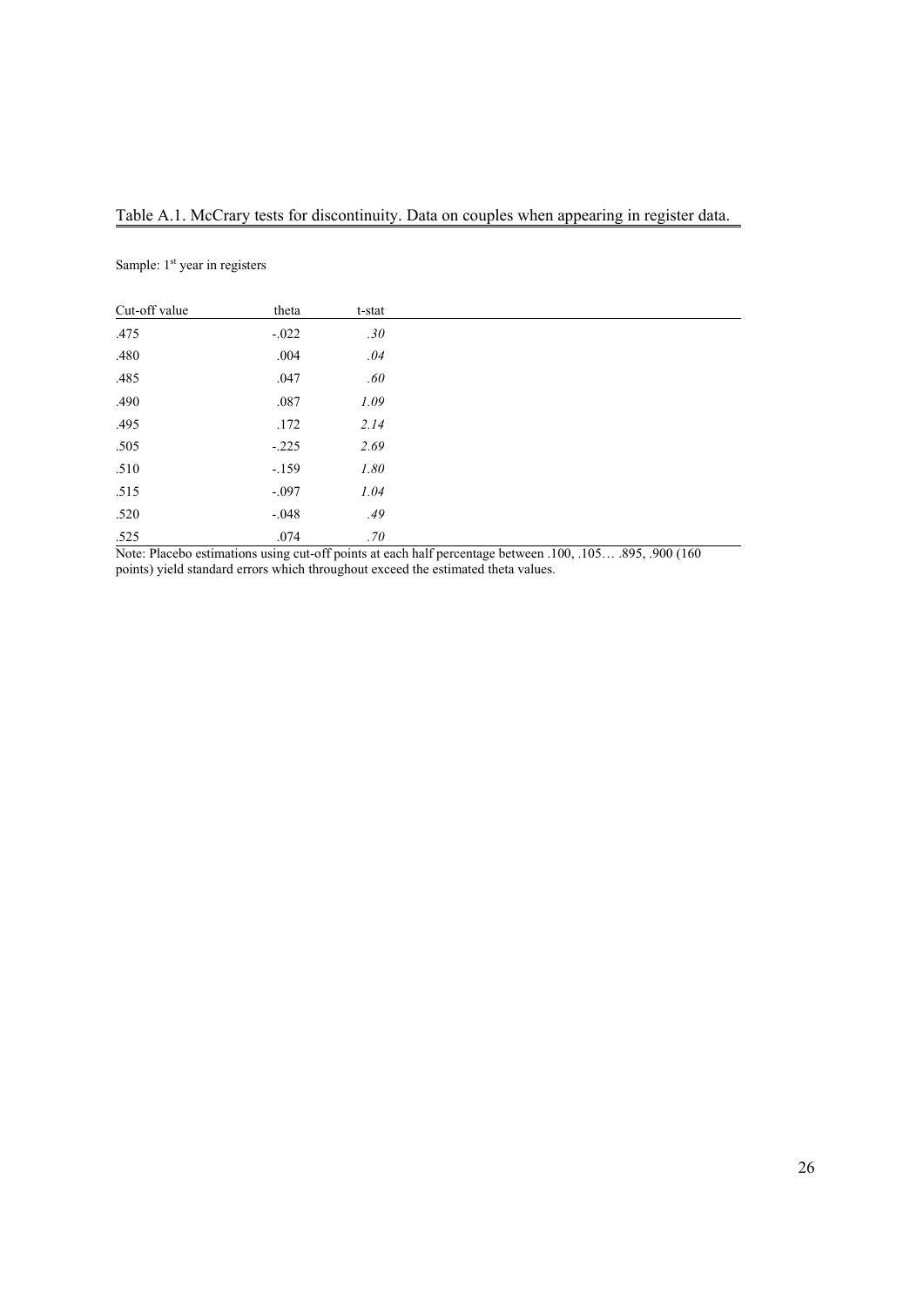|                                 | (1)      | (2)      | (3)      | (4)      | Difference           | Difference                                  |
|---------------------------------|----------|----------|----------|----------|----------------------|---------------------------------------------|
|                                 | All      | >4985    | .50      | < 5015   |                      | Col $(3)$ – col $(2)$ Col $(3)$ – col $(4)$ |
| Share                           | .414     | .499     | .500     | .501     | .001                 | $-.001$                                     |
| Above .50                       | .254     | .000     | .000     | 1.000    | .000                 | 1.000                                       |
| Years married                   | 15.036   | 16.224   | 19.573   | 16.088   | 3.349                | 3.485                                       |
| Age wife                        | 44.965   | 46.412   | 48.782   | 46.210   | 2.370                | 2.572                                       |
| Age husband                     | 47.264   | 48.541   | 51.220   | 48.462   | $2.679$ <sup>*</sup> | 2.758                                       |
| Age difference wife-husband     | $-2.299$ | $-2.129$ | $-2.438$ | $-2.252$ | $-.309$ <sup>1</sup> | $-.186$                                     |
| College degree wife             | .344     | .370     | .215     | .356     | $-.155$              | $-.141$                                     |
| College degree husband          | .256     | .242     | .213     | .222     | $-.029$              | $-.008$                                     |
| No tertiary wife                | .487     | .458     | .604     | .470     | .146                 | .135                                        |
| No tertiary husband             | .578     | .603     | .639     | .628     | .035                 | .011                                        |
| School years wife               | 13.015   | 13.178   | 12.320   | 13.109   | $-.859$ <sup>*</sup> | $-.790$ <sup>*</sup>                        |
| School years husband            | 12.543   | 12.410   | 12.154   | 12.289   | $-.256$              | $-.135$                                     |
| School years diff. wife-husband | .472     | .768     | .166     | .820     | $-.603$              | $-.655$ <sup>1</sup>                        |
| Earnings wife                   | 5.364    | 5.816    | 5.351    | 5.797    | $-.465$              | $-.445$                                     |
| Earnings husband                | 5.789    | 5.819    | 5.351    | 5.794    | $-.468$              | $-.442$                                     |
| Family disposable inc.          | 6.369    | 6.408    | 6.328    | 6.389    | $-.080$              | $-.062$                                     |
| Lowest quartile                 | .250     | .181     | .328     | .206     | .146                 | .122                                        |
| Highest quartile                | .250     | .255     | .346     | .241     | .090                 | .105                                        |
| Unemployed wife <sup>b)</sup>   | .047     | .015     | .012     | .022     | $-.003$              | $-.009$                                     |
| Unemployed husband b)           | .033     | .025     | .006     | .031     | $-.019$ <sup>*</sup> | $-.026$ <sup>*</sup>                        |
| Foreign born wife               | .158     | .161     | .227     | .155     | .066                 | $.072$ <sup>*</sup>                         |
| Foreign born husband            | .047     | .046     | .053     | .046     | $-.007$              | $-.007$                                     |
| Stockholm county                | .217     | .204     | .259     | .197     | .056                 | $.062$ <sup>*</sup>                         |
| No. of children                 | 1.393    | 1.311    | 1.221    | 1.285    | $-.090$              | $-.064$                                     |
| Child aged 0-3                  | .179     | .101     | .054     | .107     | $-.047$              | $-.053$                                     |
| Same SNI 5-digit                | .099     | .218     | .897     | .172     | .679                 | .725                                        |
| Self-employed wife              | .031     | .045     | .518     | .037     | .473                 | .481                                        |
| Self-employed husband           | .086     | .089     | .193     | .088     | .103                 | .104                                        |
| At least one self-employed      | .115     | .134     | .706     | .125     | .572                 | .581                                        |
| No. of observations             | 769.049  | 3,088    | 2,353    | 2,989    |                      |                                             |

Table A.2: 2011 cross section. Descriptive statistics around .500.<sup>a)</sup>

Notes:

\* Significantly different from zero, with *p*-value < .05.

<sup>a)</sup> Column (1), couples with .4985  $\lt s_{ijt} \lt .500$ , i.e. marginally to the left of .50. Column (2), couples with  $s_{ijt} = .50$ . Column (3), couples with .500  $\lt s_{ijt} \lt .5015$ , i.e. marginally to the left of .50. Column (4), difference in means between couples with *sijt* = .50 and couples marginally to the left. Column (5), difference in means between couples with  $s_{ijt}$  = .50 and couples marginally to the right.

b) Binary indicator value which equals one if annual UI benefits are positive, otherwise zero.